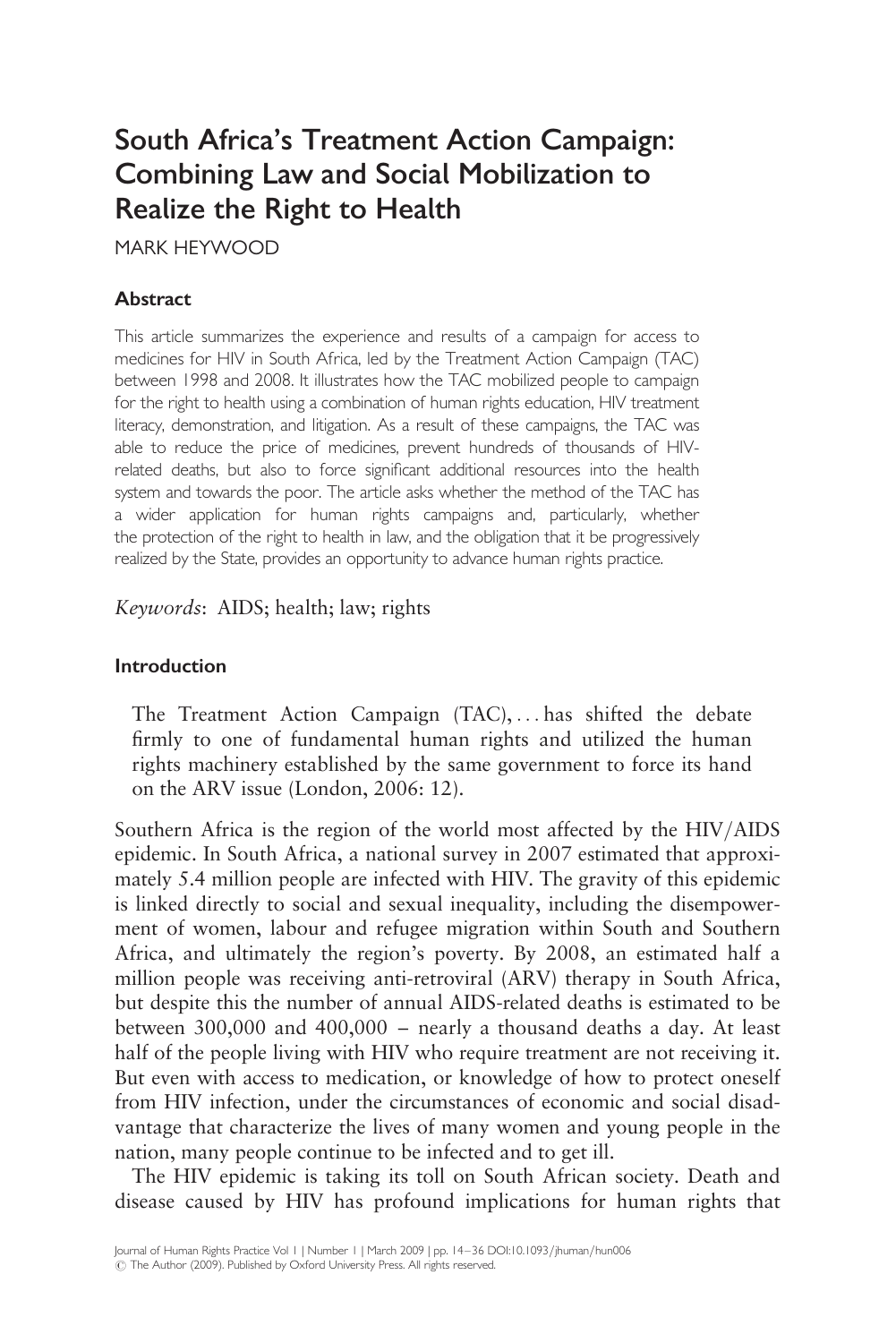are recognized in the South African Constitution, including rights to equality, dignity, access to healthcare service and education. The governmental response to HIV has also been one of the greatest tests of South Africa's democracy and law. But despite the depressing down-side of AIDS, this article aims to illustrate how South Africa's growing ARV programme, estimated to be the largest in the world, and the half a million people who now have access to life saving medicine, in many ways owes its existence to a campaign for the human right to health. The AIDS epidemic catalyzed the formation of the TAC, an organization that started in 1998 with a handful of people and, with the assistance of the human rights framework, has grown in a decade into an internationally recognized movement.

The aim is to demonstrate that there can be successful campaigns for better health (and other socio-economic rights) that are driven by human rights demands and that take advantage of legal systems and the law. However, the article also analyses whether there are contextual prerequisites that will either facilitate or frustrate the use of human rights. What ingredients are required for the successful utilization of demands for the right to health by a social movement?

To try to answer these questions, I examine the experience of the TAC in South Africa and attempt to draw out the approaches behind and factors influencing its activity.

# **Beginnings**

TAC was launched in South Africa on 10 December 1998, International Human Rights Day, by a small group of political activists. The rudimentary consensus within the group was that equitable access to health care, and in particular medicines for HIV, is a human right. In addition, the leaders of TAC appreciated that HIV, albeit a virus, is symptomatic of the deeper social and political crisis that faces poor people, and that the growth of HIV to pandemic proportions is because HIV transmission is often via social fault lines created by poverty, inequality, and social injustice (Heywood, 2000). The intention of the founders of TAC was to popularize and enforce what was loosely described as 'the right of access to treatment' through a combination of protest, mobilization, and legal action. TAC's Constitution describes its objectives as being to:

Challenge by means of litigation, lobbying, advocacy and all forms of legitimate social mobilization, any barrier or obstacle, including unfair discrimination, that limits access to treatment for HIV/AIDS in the private and public sector.

In so doing, TAC acquired moral and legal strength from the South African Constitution, which entrenches rights to equality, life, dignity and says: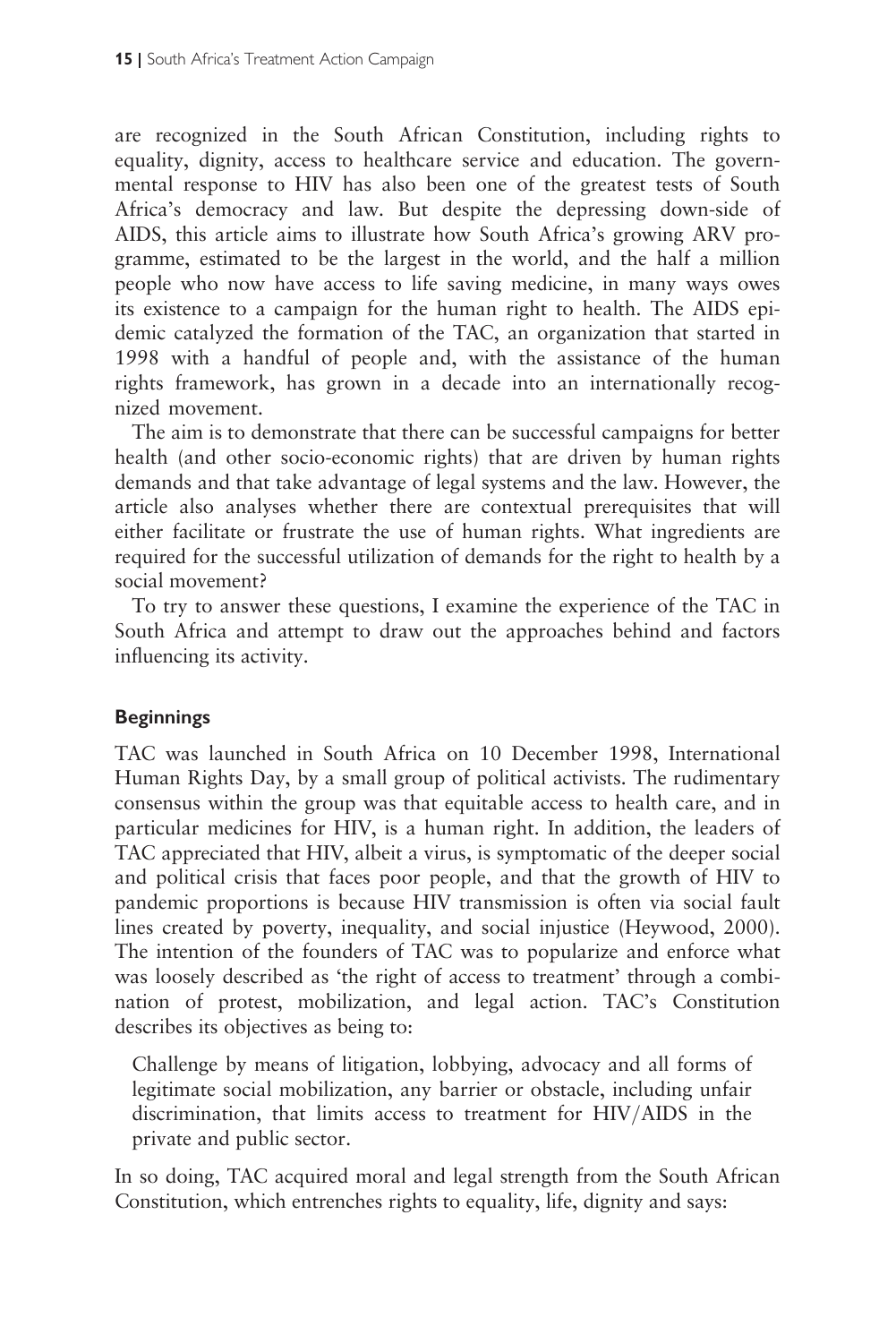Everyone has the right to have access to –

(a) health care services, including reproductive health care (SA Constitution, Section 27).

The founders of TAC had little prior understanding of public health or its politics. Initially, TAC regarded the primary obstacle to the realization of the right to health in the context of HIV to be privately owned pharmaceutical companies, whose excessive pricing of (and profiteering from) essential ARV drugs had placed these medicines out of reach of the poor in developing countries (Cameron and Berger, 2005).

Therefore, TAC's starting point was to insist that the excessive pricing of essential medicines by multi-national pharmaceutical companies violated a range of the human rights that had, since 1996, been entrenched in the South African Constitution. It argued that intellectual property and patents, whose protection in law had been strengthened under the World Trade Organization's 1995 TRIPS agreement, was not an inherent human right, but a device granted by the state for a public purpose.

However, over the coming years, TAC's experience in campaigning for the right to health demonstrated that health rights, when seriously pursued, cannot be narrowly contained or their violation blamed solely on profiteering from medicines. The responsibility to protect and promote human rights in countries that have made them justiciable has implications for the conduct of government in most spheres of life. The rights to dignity and equality, for example, impact (positively or negatively) upon almost every sphere of social life and political governance. TAC also learned in developing countries that governmental neglect of public health, even by democratic pro-poor governments such as the African National Congress (ANC) in South Africa, can be as much of a barrier to the right to health as profiteering by pharmaceutical companies or the consequences of some aspects of economic globalization (Myburgh, 2007).

# The Tools of a Human Rights Movement

Many civil society organizations internationally locate their activities in the international human rights framework, particularly, in the vision of the Universal Declaration of Human Rights. In the early 2000s, the value of asserting human rights to demand a normative international standard seems to have grown in currency in the field of HIV/AIDS. For example, in 1998, the United Nation's Joint Program on AIDS (UNAIDS) and the UN Office of the High Commissioner for Human Rights (OHCHR) published International Guidelines on HIV/AIDS and Human Rights. Although documents such as this have no formal legal standing, they can assist in exposing the governments that violate these standards and can be incorporated into advocacy. Multi-national NGOs such as Human Rights Watch, Amnesty International, and Oxfam International confront different issues, but attempt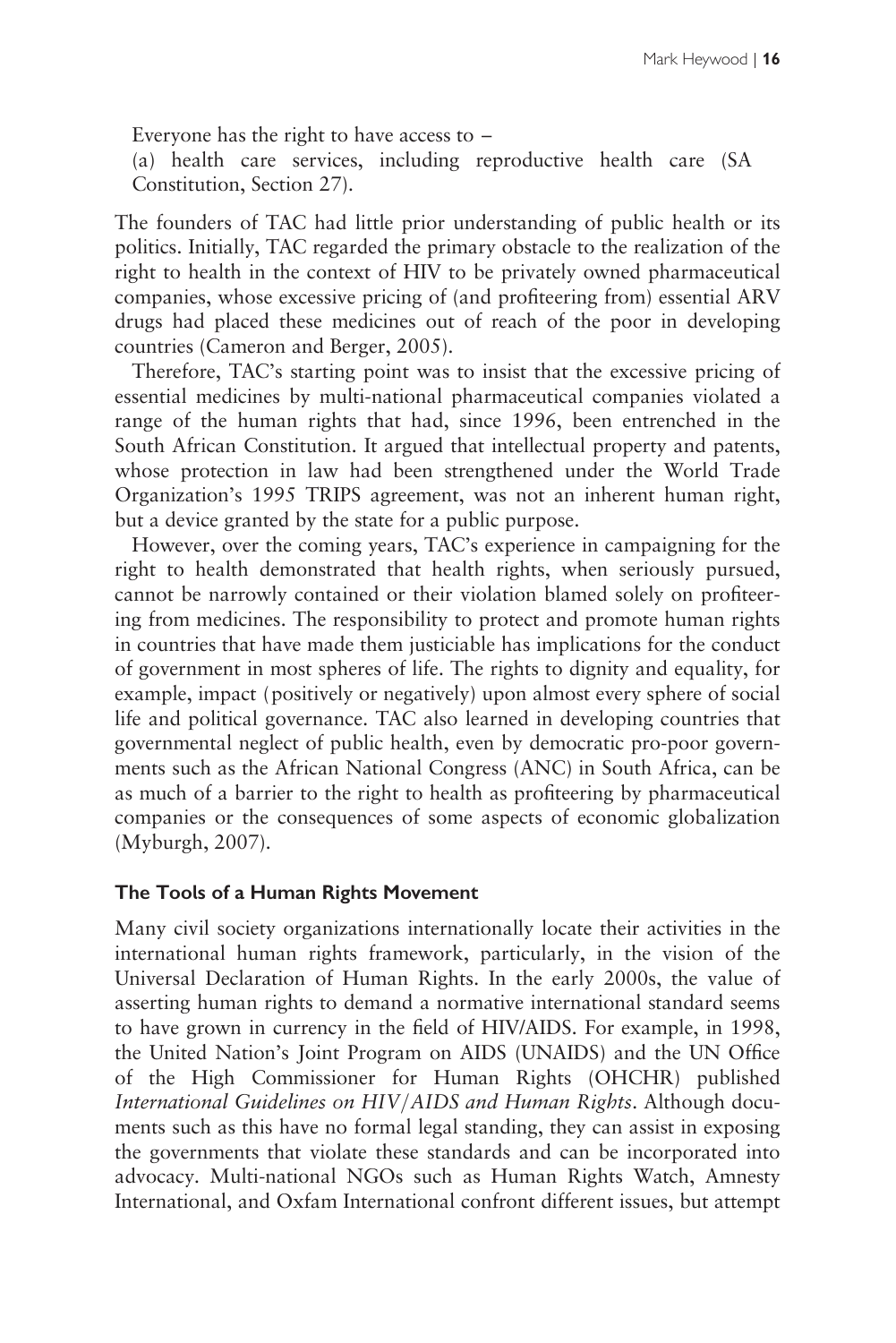to do so from different points on the axis of human rights. The re-articulation of political and social issues as human rights issues by NGOs has, to some extent, contributed to what has been described as the 'reshaping' of the state as new technologies 'have created new sources of power: through the flow of ideas, information, alliances, strategies and money' (Reich, 2002).

Many of these human rights organizations are very effective at shaming and exposing violator governments, and shaping international public opinion. However, in their day-to-day work, they base themselves on advocacy for ideas via an apparatus and a handful of professionals, gaining their strength from their media reach and modern communications – rather than working with a social movement where poor people becomes their own advocates.

TAC adopted a different approach. From the outset it sought to build a capacity to pursue human rights entitlements directly among the poor and to catalyse a political movement for health. Part of the rationale for this was a distrust of the professional 'AIDS and human rights movement', which often seems part of the global industry spawned by the epidemic, articulate but ineffective. In addition, unlike academics or professionals who take up human rights issues out of conscience, for poor people human rights are a personal necessity. These needs do not disappear when NGO employees change jobs, or NGOs change priorities.

But to do this required that community-based activists acquired not only an understanding of how to articulate human rights, but also of how to apply them as demands in relation to specific social and political issues. The right to health, for example, may be recognized in international covenants, national constitutions, and jurisprudence. But it cannot be effectively utilized by community activists unless health itself is better understood; nor can the right to health be pursued without connecting it to issues of law, politics, or governance.

In South Africa, this capability had to be built from scratch. Although there had been movements based on health and human rights in the 1980s and early 1990s, these had become emasculated by the late 1990s. The model that was adopted came from the United States, where AIDS activists, led by people with HIV, had pioneered the idea of 'treatment literacy' among people with HIV. Treatment literacy recognizes that in order to fight for rights effectively, people also are required to understand the science of HIV, what it was doing to their body, the medicines that might work against it, the research that was needed etc. Emulating this model, TAC became the first AIDS activist organization to pioneer the concept and practice of HIV 'treatment literacy' in a developing country. Links were made with groups such as the Gay Men's Health Crisis (GMHC) and ACT-UP, who in 1999 came to South Africa to provide training to the first cadre of TAC treatment literacy activists.

Treatment literacy involves a programme of health education and communication that aims to educate HIV-vulnerable and poor people about the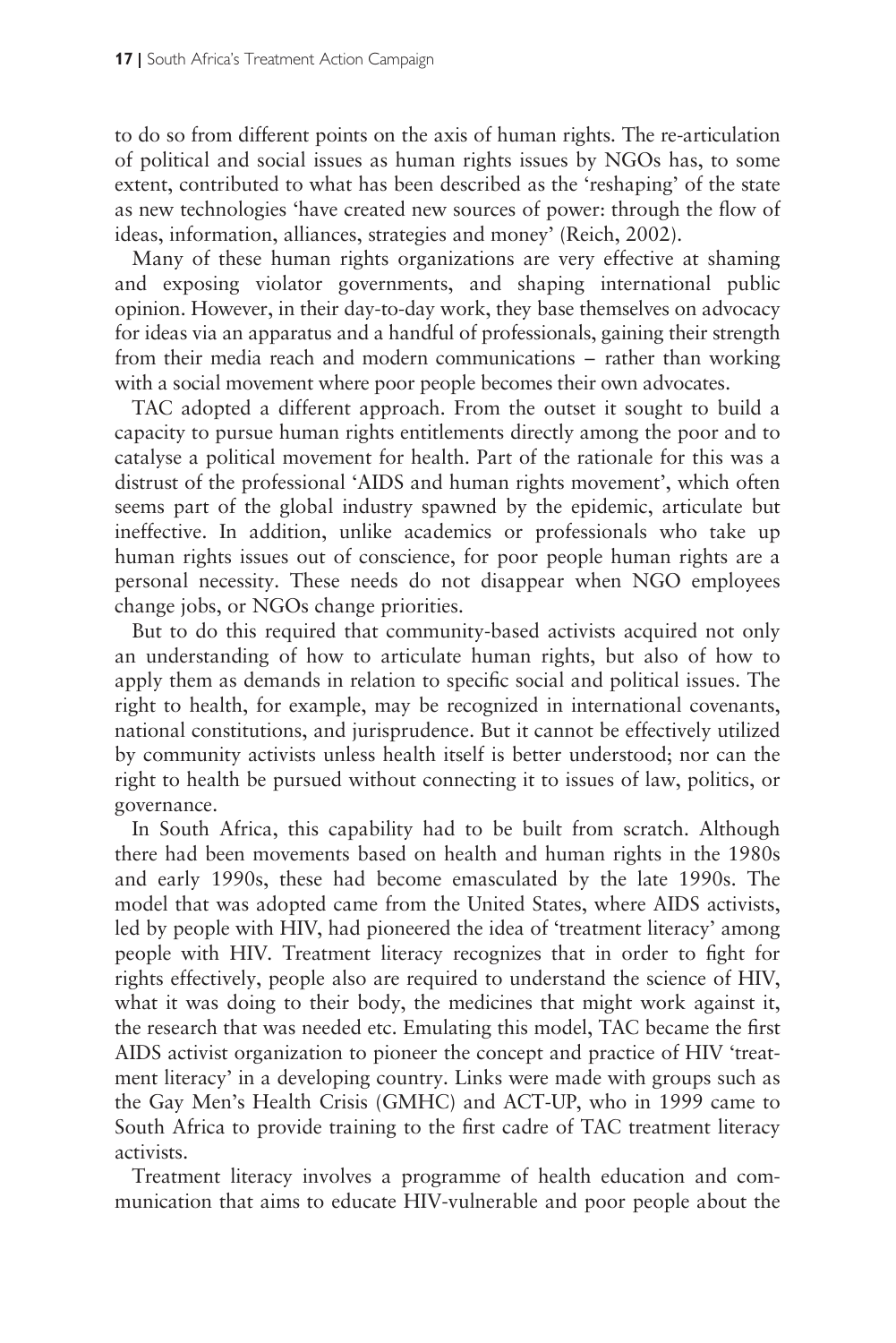science of HIV, health, and the benefits of treatment. To promote treatment literacy among its members and in poor communities, TAC developed a range of simple educational materials (including posters, booklets and videos) and combined these with an extensive training programme. Treatment literacy is not taught in a neutral or bio-medical fashion. Information about the science of medicine and health is linked to political science, human rights, equality, and the positive duties on the state.

TAC volunteers who have been trained and have passed an examination are called 'Treatment Literacy Practitioners' (known as TLPs). They are given a small bursary for a year and then assigned to clinics, hospitals, and community organizations where they conduct further training and agitation for the right to treatment. They are also linked to TAC's community branches, the nerve centre for TAC's local organizing, and the treatment literacy programme has an administrative infrastructure that can double up as a means for mobilization and local organization.

The centrality of treatment literacy, and the way in which it is the foundation of community-based human rights advocacy, has been overlooked by most researchers and writers on TAC. And yet it is the largest part of TAC's apparatus. In 2007, over 200 people were trained and deployed as 'TLPs' throughout South Africa. According to TAC Deputy General Secretary, Zackie Achmat, the TLPs provided information to over 100,000 people per month. It is also the largest part of TAC's budget, approximately \$1.5 million in 2007 (Achmat, 2008).

TAC's campaigns and court cases have garnered much comment and research. But overlooked has been the fact that the treatment literacy training has been ongoing behind all of them.

Treatment literacy is the base for both self-help and social mobilization. Armed with proper knowledge about HIV, poor people can become their own advocates, personally and socially empowered. For example, in interviews conducted during an evaluation of TAC, its volunteers are quoted as saying 'I am living because of TAC', 'TAC puts self-esteem back into people', and 'In TAC you are in a university. You learn and grow with knowledge' (Boulle and Avafia, 2005).

In the communities where TAC organized, treatment literacy agitators fuelled the demand for access to ARV treatment by people with AIDS at local clinics, leading to higher rates of take-up and adherence than in comparable communities, where a TAC branch was not present. But, in addition, access to accurate information about health and linking this information to rights empowered marginalized people who began to assume both a public voice and a visibility.

Gradually, this combination of mobilization and education consolidated TAC's membership in a growing number of communities across South Africa. With new tools, a vision, and the personal necessity of gaining access to healthcare services (because most of TAC's members are infected with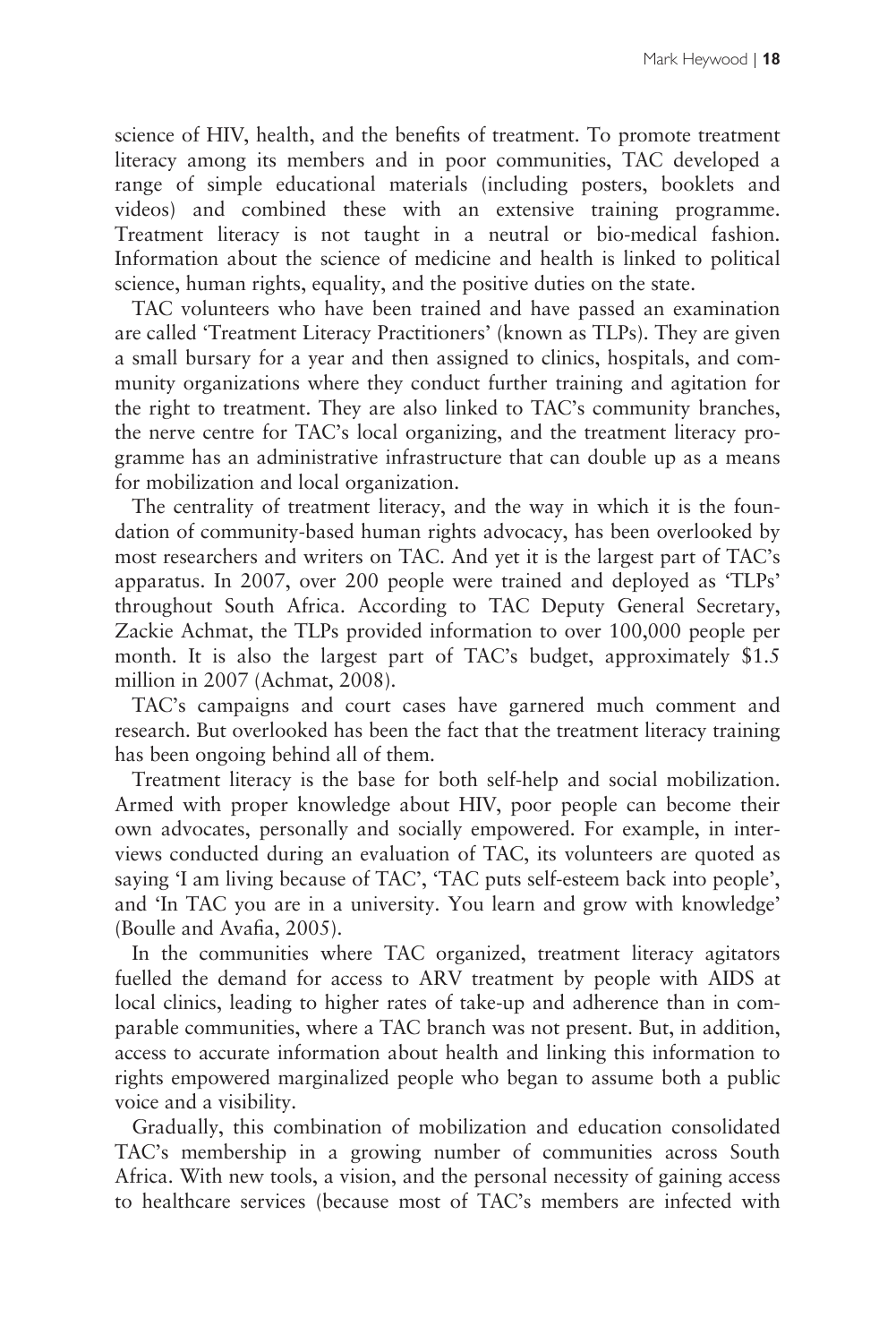HIV), a new generation of human rights activists came into being. Aided by the trademark 'HIV positive' T-shirt, an organizational coherence began to form and people with AIDS ceased being silent victims and became political agitators for their human right to treatment.

From the outset, TAC's national campaigns attracted media attention. Much of this focused on one or two individuals, against images of TAC's growing volunteer base. What was missed, however, were the campaigns being mounted in communities and their outcomes. In many villages and townships TAC activists, empowered by treatment literacy and confident that they had both law and human rights behind them, fought for the right to health care. The role and impact of a TAC branch in the rural community of Lusikisiki in the Eastern Cape is described by Jonny Steinberg in his 2008 book about AIDS in South Africa, Three Letter Plague. In Queenstown, another small town of the Eastern Cape, the police opened fire with rubber bullets on TAC marchers after they had occupied the local hospital to demand that it should speed up its ARV programme. In Khayelitsha, a large township outside Cape Town, TAC branches transformed the approach to HIV in the local clinics and have also taken up issues such as crime and violence against women. At its best the TAC model did two things: it created a national social mobilization capable of unifying people to demand the right to health from government and pharmaceutical companies and it created an empowered citizenry at a local level who assisted and demanded the delivery of healthcare services within poor communities as a matter of right and law.

## Focusing on Real Needs and Getting Governments to do Their Duties

TAC was sometimes criticized for having a 'narrow' focus on the right of access to ARV medicines (Heywood, 2003a). Responding to this criticism allows us to segue into a discussion of the strategies that will (or will not) legitimate human rights advocacy as a means to pursue claims for social justice.

TAC is a campaign for the right to health and social justice. Ultimately, the two are co-determinant. However, TAC's 'narrow' demands for access to ARVs was grounded in the reality of the AIDS epidemic, rather than public health or social justice theory. Pregnant women infected with HIV needed ARV drugs to reduce the risk of HIV transmission to their babies (known as 'vertical transmission'). People living with AIDS needed medicines in order to stay alive. Availing these medicines to people was the primary task. Without saving the lives of activists with HIV it would be impossible to establish a movement led by people with HIV. Broader questions about health systems would follow, as they did.

Thus, rather than reflecting a narrow approach, TAC's initial campaigns say more about the methods by which social movements can be constructed: people who are directly in need of health care, in this case people with HIV,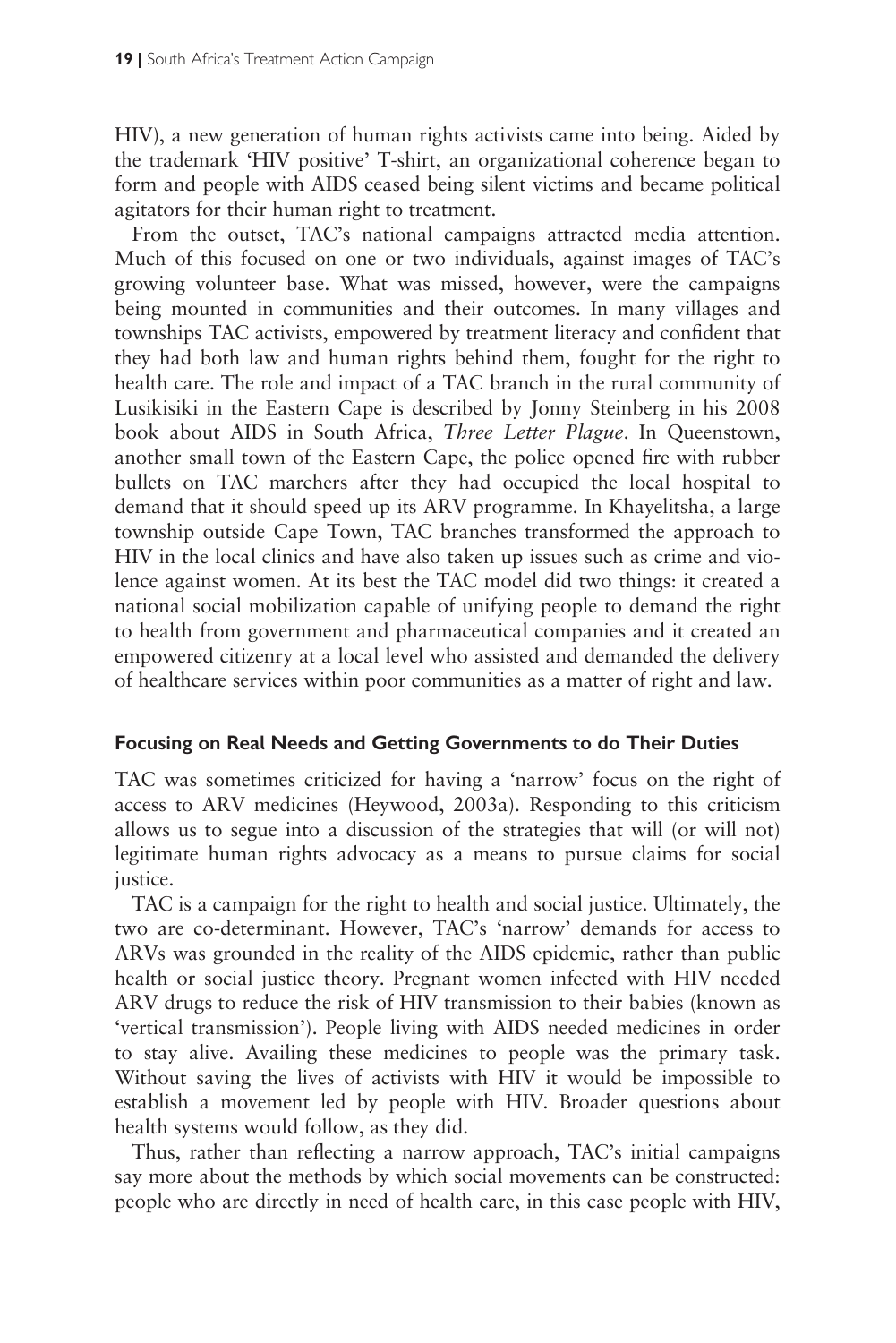will mobilize around tangible needs, rather than general and abstract complaints of inequality.

Further, as was demonstrated by the huge international wave of concern unleashed in 2001 as a result of the attempt by 41 multi-national pharmaceutical companies to block South Africa's amended Medicines Act, global pressure around the right to health is more likely to be catalyzed by real community and national mobilization that is driven by people actually needing health care, than from abstract denunciations of injustice, however true these may be (Heywood 2001).

TAC's first campaign, launched on 10 December 1998, was intended to be tangible, understandable, emotive, and life saving. It was to demand that the South African Government introduce a national programme to prevent mother-to-child HIV transmission (PMTCT). TAC called for pregnant women's right of access to a simple medical intervention (a short course of the drug AZT), that could significantly reduce the risk of HIV infection from pregnant mother to baby during and after birth. The response of the South African Government was that the primary barrier to the use of AZT was the drug's high price. (At the time it was not known that the real reason was the embrace of AIDS denialism by President Mbeki, as well as the efforts by the ANC to finalize the development of a drug that it imagined would be a lucrative alternative to AZT). In response, TAC argued that profiteering by GlaxoSmithKline (GSK), the patent holder of AZT, from an essential medicine was a violation of the right to life – and demanded a price reduction.

This campaign caught the attention of young women with HIV and – for the first time in Africa – began to galvanize a social movement that was made up of people who were predominantly poor, black, and living with HIV. It also garnered substantial media coverage, which assisted TAC to amplify stories of the human cost of denial of HIV medication to a national and international audience. The violation of the human right of access to treatment for HIV was made into a moral dilemma for society as a whole, including those who would normally ignore, dismiss – or be alienated by – the privations of the poor. However, by framing drug company profiteering as a rights violation and challenging it with reference to the South African Constitution, TAC made it an issue that demanded a legal remedy. This campaign (and future ones), therefore, began to focus on the positive duties on the South African Government that arise from the human rights that are entrenched in South Africa's supreme law.

## Using Constitutional Law

TAC's focus has been on the right to health. But the determinants of health are also in access to education, food, clean water, and housing. Fortunately, in its Bill of Rights, the South African Constitution recognizes these as rights that are measurable and justiciable. For example: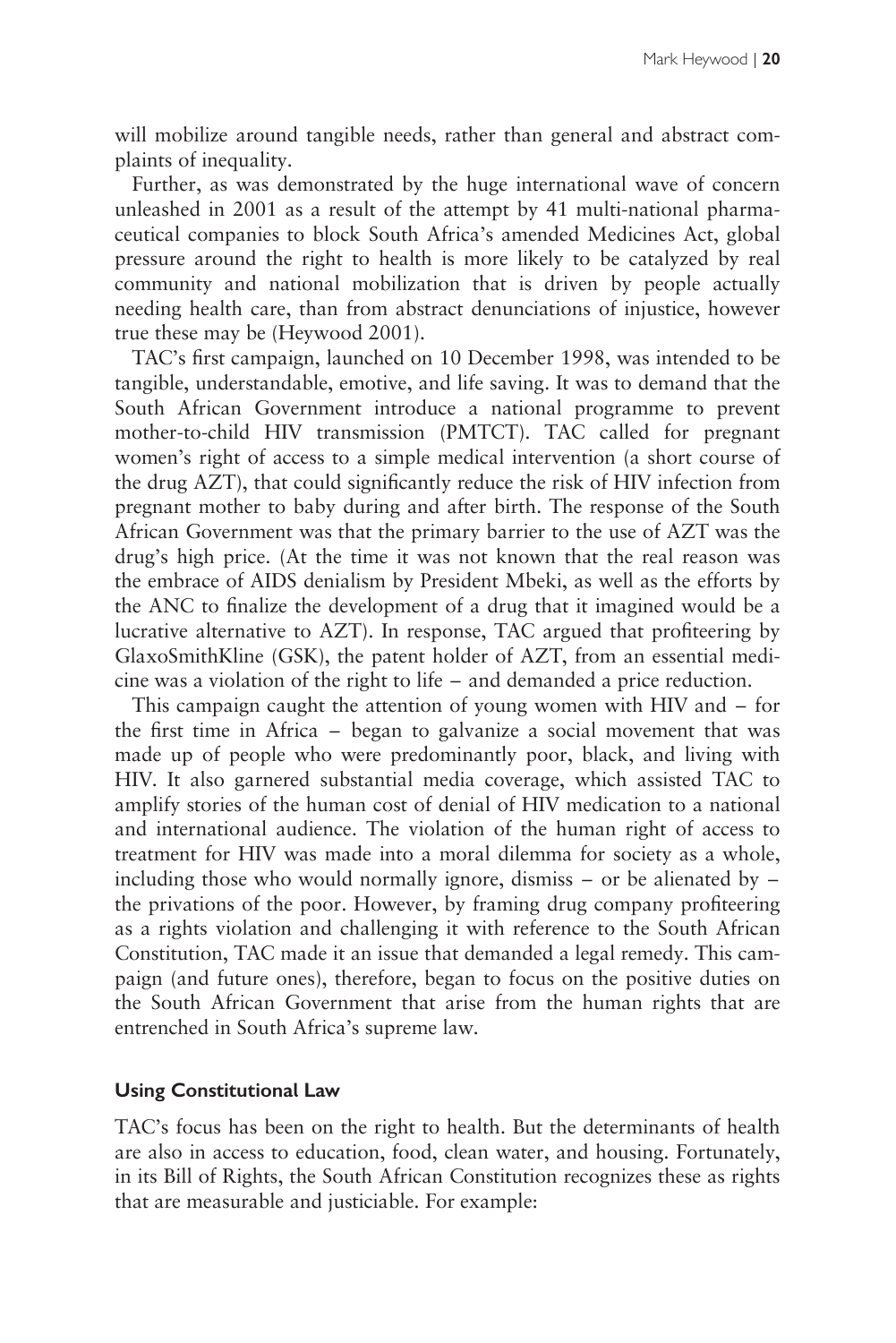- Section 24 says people have a right 'to have the environment protected';
- † Section 25 says 'The state must take reasonable legislative and other measures, within its available resources, to foster conditions which enable citizens to gain access to land on an equitable basis';
- Section 26 says 'The state must take reasonable legislative and other measures, within its available resources, to achieve the progressive realisation of ... the right to have access to adequate housing';
- Section 27 says 'The state must take reasonable legislative and other measures, within its available resources, to achieve the progressive realisation of ... the rights to access to health care services, sufficient food and water, and social security'.

TAC made a study of law and worked closely with progressive lawyers, many of whom developed their skills in using the law to undermine apartheid. TAC argued that the Constitution created a legal duty on the government to fulfil its human rights provisions. Therefore, with regards to the right of access to health care services, TAC argued that the government was obliged to take steps to overcome the unaffordability of medicines, especially when it has a legal means to do so. The legal means are the threat of compulsory licensing (where the government forces a patent holder to grant a license to the state or general public) or parallel importation (where a patented medicine is imported from a country where it is priced lower without the permission of the patent holder). Ironically, although the government had vigorously defended these legal measures, which it has built into its amended Medicines Act, the pressures exerted by both the US Government and pharmaceutical companies have made it reluctant to use them (Heywood, 2001).

But in making claims for the right to a PMTCT programme (and subsequently in the demand for a national ARV treatment plan), TAC went further than just demanding that government comply with abstract legal obligations. It also worked with scientists and researchers to develop plans and alternative policy proposals that would meet the requirements of 'reasonableness' that jurisprudence of the Constitutional Court has said repeatedly the government must comply with (Berger, 2008).<sup>1</sup>

<sup>1</sup> The concept and definition of what constitutes a 'reasonable plan' for the delivery of socioeconomic rights has acquired great importance in South African jurisprudence. According to the Constitutional Court, a 'reasonable plan' must be context-specific and dependant on the facts and circumstances of any particular matter, and include the following elements:

<sup>†</sup> Sufficient flexibility to deal with emergency, short, medium, and long-term needs;

<sup>†</sup> Making appropriate financial and human resources available for the implementation of the plan and

<sup>†</sup> National government assuming responsibility for ensuring the adequacy of laws, policies, and programmes; clearly allocating responsibilities and tasks; and retaining oversight of programmes implemented at provincial and local government level.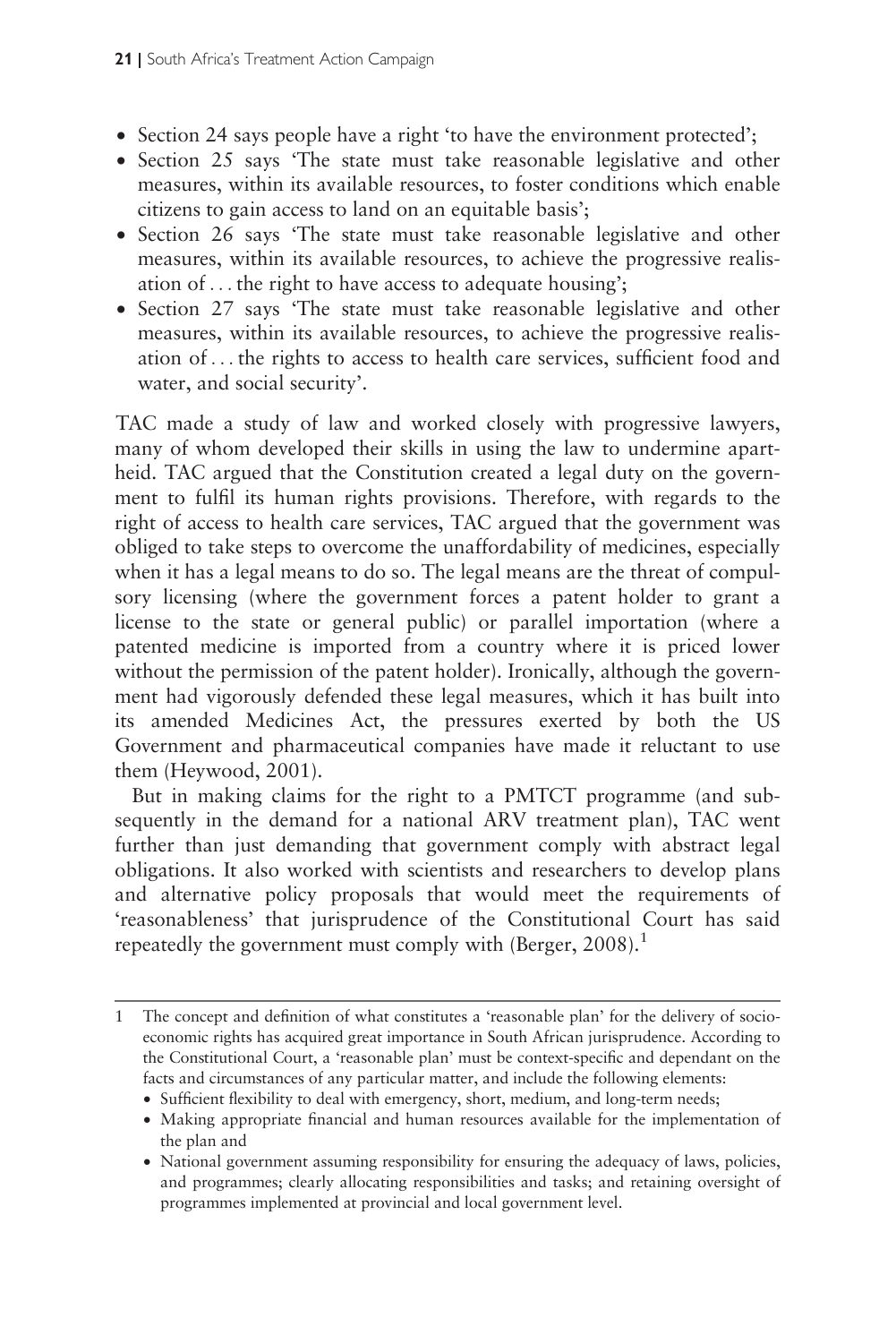Consequently, what has distinguished TAC from other South African campaigns, such as for a People's Budget or a Basic Income Grant, is that it framed its demands not simply as 'better pro-poor policy' but as policy alternatives based on legal entitlement – and therefore as positive duties that rest with national governments and, where relevant, the multi-national corporations and multi-lateral institutions.

To enforce these duties, TAC developed the capacity to combine negotiation, litigation, and mobilization. Thus, since 1999, TAC has undertaken successful constitutional litigation on at least five occasions:

- $\bullet$  in 2001–2002, for a national programme to prevent PMTCT (Heywood, 2003b);
- in 2004, for access to the implementation plan for the ARV roll out (known as the Operational Plan on Comprehensive Treatment Care and Support) (TAC, 2004);
- in 2006-2007, for access to ARV treatment for prisoners at Westville prison in KwaZulu Natal province (Hassim, 2006);
- on an ongoing basis to challenge the profiteering by multi-national pharmaceutical companies, notably GSK, Boehringer Ingelheim (AIDS Law Project, 2003; TAC, 2003b), and Merk Sharp and Dohme (TAC, 2008);
- and finally to defend the Medicines Act against individuals such as Matthias Rath, a wealthy German industrialist, who has denounced ARV treatment and instead marketed his vitamin pills as therapy for HIV/AIDS (TAC, 2008).

But in each of these cases, the litigation was not left to lawyers, but used to strengthen and empower a social movement and backed up by marches, media, legal education, and social mobilization. Without an accompanying social mobilization, the use of the courts may deliver little more than pieces of paper, with a latent untapped potential. For example, one of South Africa's most ground-breaking socio-economic rights judgments (Government of the RSA and Others v Grootboom and Others, 2001) concerns the right to housing. It was delivered by the Constitutional Court in 2001. But in 2008, when Irene Grootboom, the first applicant, died she was still without a house (Marcus and Budlender, 2008).

Some writers (such as Johnson, 2006), suggested that this combination of human rights advocacy and litigation will reveal its limitations when it comes up against defenses based on arguments about resource constraints and 'available resources'. However, TAC argues that in a system of governance in which rights are supposed to be pivotal to policy making, decisions on resource allocations must be subject to what Pius Langa, the South African Chief Justice, calls for the 'culture of justification' (Langa, 2007). This means that decisions on spending on crucial socio-economic rights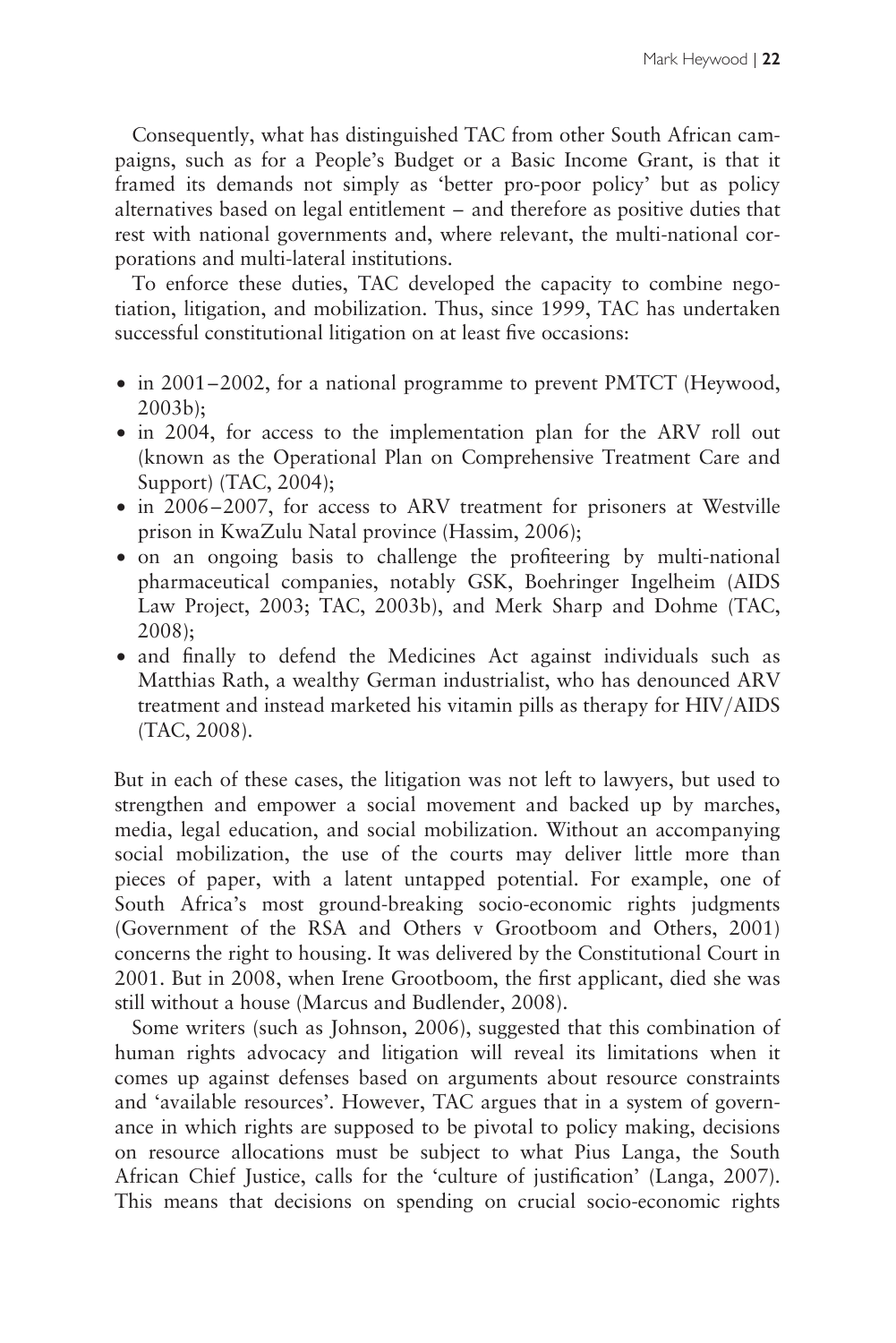should not be determined only by what state treasuries (in their own wisdom) decide is affordable.

In countries such as South Africa that have embedded human rights in their legal systems it is *legally required* that there be transparency about the methods used to calculate 'available resources'. This is evident from the Constitution's connection of 'available resources' with everyone's right to access to information (Section 32) and to just administrative action (Section 33), as well as the explicit requirement that 'public administration be development-oriented', that 'people's needs must be responded to' and that there is 'efficient, economic and effective' use of public resources (Section 195).

In a developing country like South Africa, with enormous poverty, inequality, and unmet need, there is no dispute that the state faces legitimate budgetary constraints that may limit rights. This is why the Constitution requires only the progressive realization of rights. But there is a second string to TAC's argument. Where there are genuine affordability issues, a further duty then falls upon the state. Consideration must be given as to how costs might be reduced, for example, by licensing generic medicines; or further resources acquired, by taking over essential property or facilities.

Inequality is inherent to capitalism and its growth is one of the consequences of the globalization of the world economy. But, despite this, TAC operates from the political conviction that significant resources for social reform do exist in most countries of the world and that progressive policy shifts can be achieved within the current econo-legal framework – but only if they are fought for, described as rights, and linked to a more refined and legally developed argument about the positive obligations of the state.

# The Redistributive Effects of TAC's Human Rights Campaigns

At its 2008 National Congress, TAC defined its vision as being to support:

... the constitutional vision that every person is born with the inalienable rights to life, dignity, health, freedom and equality. In the context of the HIV/AIDS epidemic, the TAC aims to achieve universal access to prevention, treatment and care for all people living with HIV/AIDS and other illnesses.

Equality for women, the eradication of gender inequality and genderbased violence is indispensable to HIV prevention, treatment and care.

A single, equal, free-at-point of use, quality and adequately resourced public health service for all people is the right of every person and the duty of every state. Universal access to HIV/AIDS prevention, treatment and care requires the building of such a system without delay (TAC National Executive Discussion document, 2007).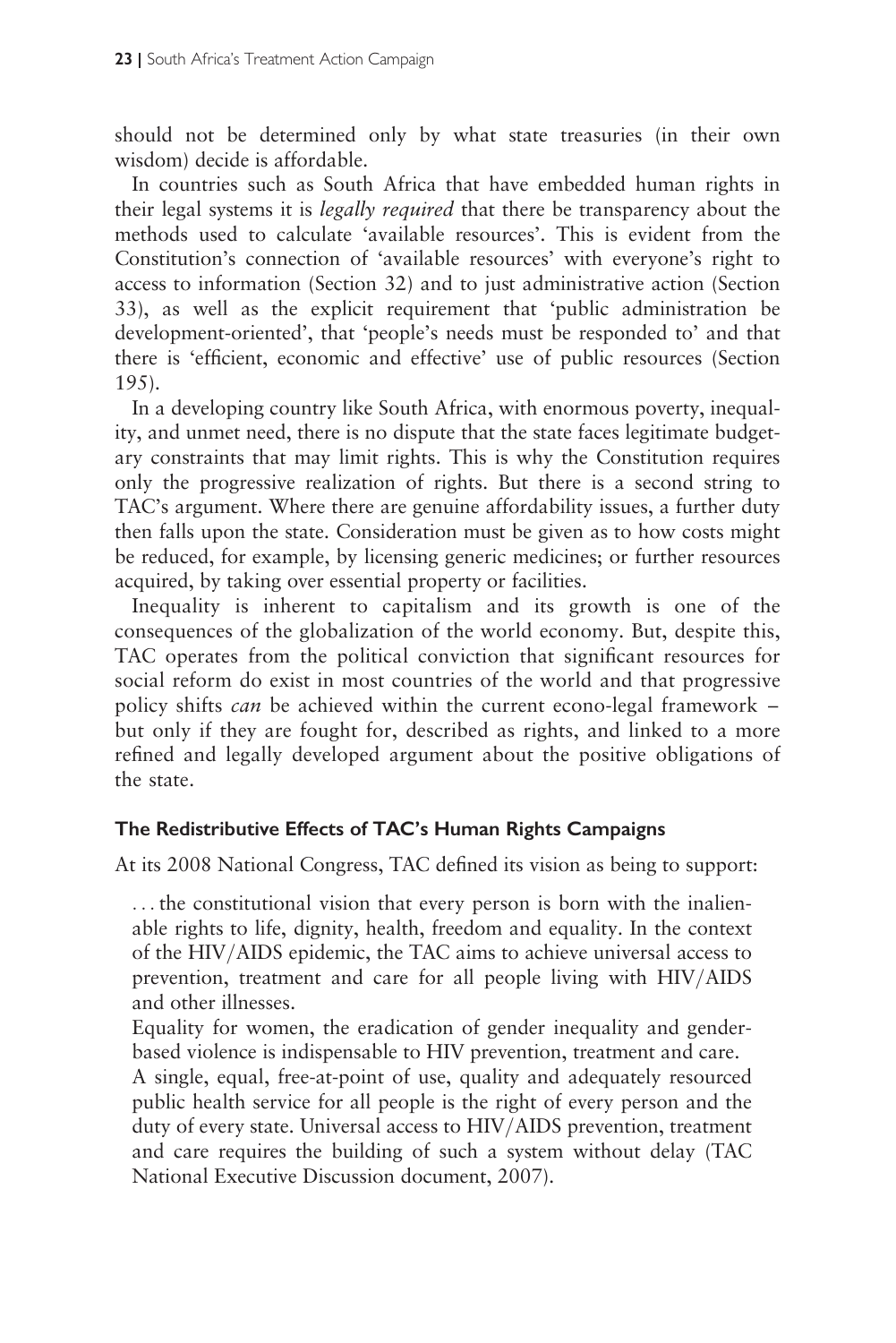This vision is very broad and ambitious. Achieving it will not be possible without a significant shift of resources to the poor (or what Richardson (2007) calls a 'wealth transfer') from both the state and the private business sectors. In reality, it requires an economic policy that prioritizes meeting social need as much as foreign investment.

The question is: are these not political issues, rather than issues of human rights, and would TAC not be better off to recognize them as such?

Trying to answer this question leads us to the heart of the redistributive potential that, I would argue, lies within a consistent approach to the realization of human rights. For example, in the early 2000s, the combined campaigns of TAC, and international NGOs such as Médecins Sans Frontières, Oxfam International, and Health-Gap put the pharmaceutical industry under a harsh spotlight that led to big drops in the prices of ARV medicines. In my view, a campaign that successfully brings down the price of a medicine redistributes to poor communities a value that would otherwise have been claimed as profit by shareholders. Similarly, TAC's successful litigation to force the government to introduce a new health service, such as a PMTCT programme, requires an investment in infrastructure and human resources that might otherwise not take place. This is a net gain for poor people which goes beyond the direct benefit received by the people in need of treatment.

Analyzing these wealth transfers provides a novel way to assess the outcomes of TAC's campaigns for the right to health. Through price reductions, the cost of care averted and increases in budgetary allocations it is possible to reveal the tangible benefits of a mobilization for human rights. I am not aware of any analysis that has attempted to quantify the redistributive results of these campaigns, but below I attempt a rough calculation of the wealth transfers. TAC does not claim sole credit for these outcomes. However, either through litigation or through mobilization or both it provided the initial impetus for each of these breakthroughs and then sustained pressure to ensure their implementation.

#### Price reductions

When TAC was founded in late 1998, the price of the traditional first-line regimen of ARV medicines (AZT, 3TC, NVP, DDI, and D4T) was approximately R450 (\$64) per month.<sup>2</sup> However, in the early 2000s, the introduction of generic competition via ARV production in Brazil and Thailand, together with the international campaign that reached an apex when TAC caused the Pharmaceutical Manufacturers' Association (PMA) to withdraw legal action against the South African Government, led these prices to begin to drop significantly. By 2007, the first-line regimen cost less than R300 (\$42) per month.

<sup>2</sup> The exchange rate of the South African rand has fluctuated greatly during this period and is currently at R10/\$1. However, an exchange rate of R7/\$ is used here.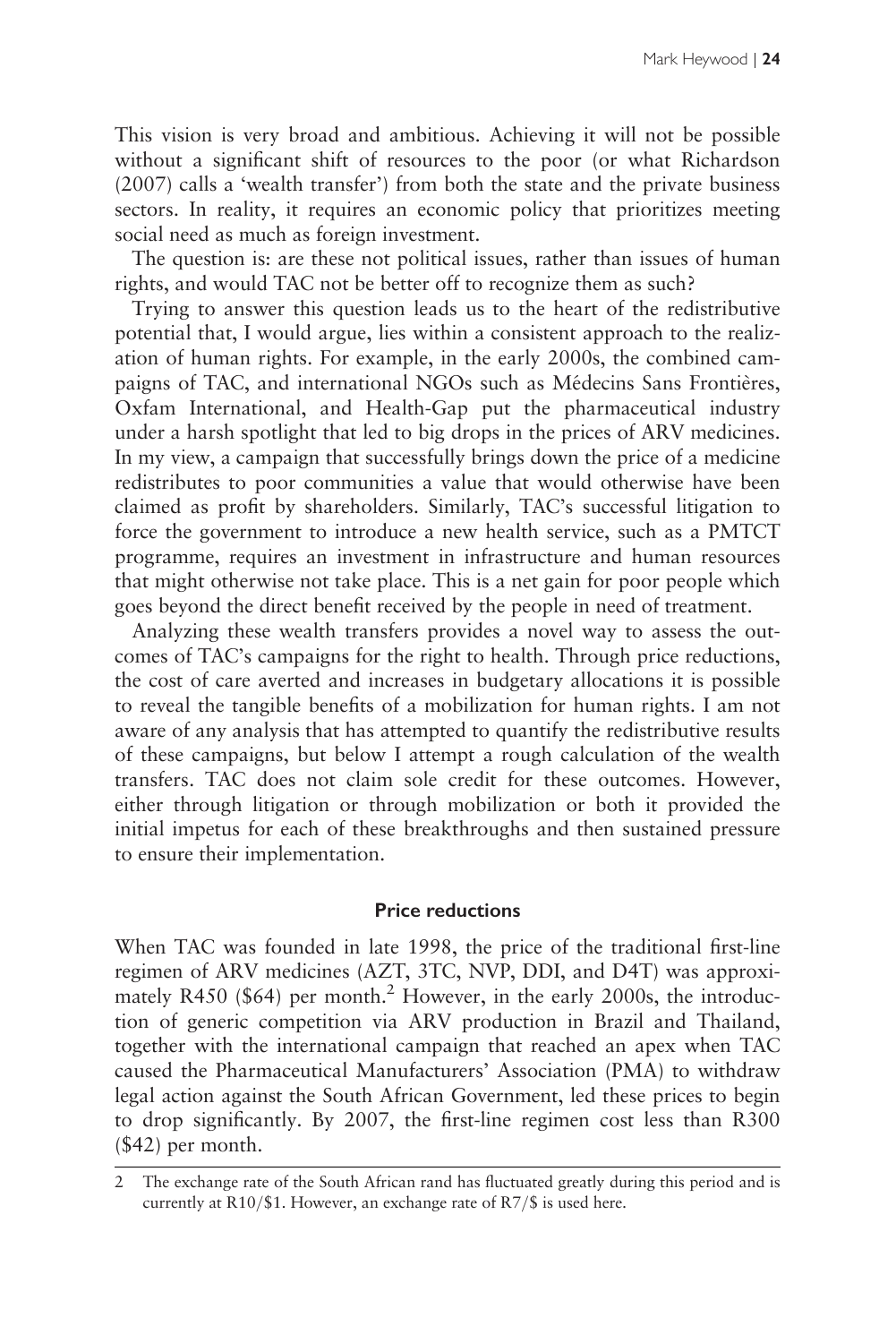In early 2004, TAC's legal challenge of excessive pricing through South Africa's Competition Commission (launched in September 2002) led to seven voluntary licenses being issued to generic drug manufacturers, increasing supply and reducing cost (AIDS Law Project, 2003). The reduction in drug prices were a huge cost saving to the government by the time it launched its national ARV treatment programme in early 2004 (TAC, 2003b).

Similarly, in 2000, the anti-fungal Fluconazole, patented under the name Diflucan by Pfizer in South Africa, cost over R100 per tablet. This excessive cost was unaffordable to either the government or individuals and was leading to painful and preventable deaths among people with HIV. TAC announced a 'defiance campaign' in the name of Christopher Moraka, one of its volunteers who had died from crytococcal meningitis and openly imported a generic from Thailand. This combined with the threat of legal action led Pfizer to announce its Diflucan donation programme to the South African Government in May 2000. This programme was welcomed by TAC but criticized for its restrictiveness. The pressure of the campaign and close monitoring of the Diflucan donation (TAC established a 'Diflucan Watch') ensured that the donation became more extensive than would otherwise have been the case. This too was a significant cost saving to government, which estimated that over the course of the programme Pfizer would contribute more that \$50 million (R350) worth of Diflucan (Department of Health Press Statement, 2000).

Finally, in a number of cases the mere threat of legal action by TAC and the AIDS Law Project was enough to bring about a reduction in the price of several essential medicines for HIV-related opportunistic infections, including Amphotericin B (Berger, 2008a).

#### Costs of care

The savings on the cost of medicines benefited both the government and the private health sector and permitted wider access. But in addition to the monies saved it should also be possible to calculate savings to the health system that arose from preventing illnesses as a result of providing people with effective medicines. For example, through its mobilization and litigation to compel the government to have a reasonable PMTCT programme, the government was saved the costs of medical care for tens of thousands of infants who would otherwise have been infected with HIV. According to statistics provided by the health department in 2006, 19,758 babies born to mothers living with HIV were tested for HIV. A total of 16,288 babies tested HIV-negative while 3,470 babies tested HIV-positive.

The PMTCT programme has also brought about the expansion of health infrastructures and services to poor people, constituting both a cost and cost saving to government. In March 2007, the South African Government claimed that 'more than 80% of government clinics' were providing PMTCT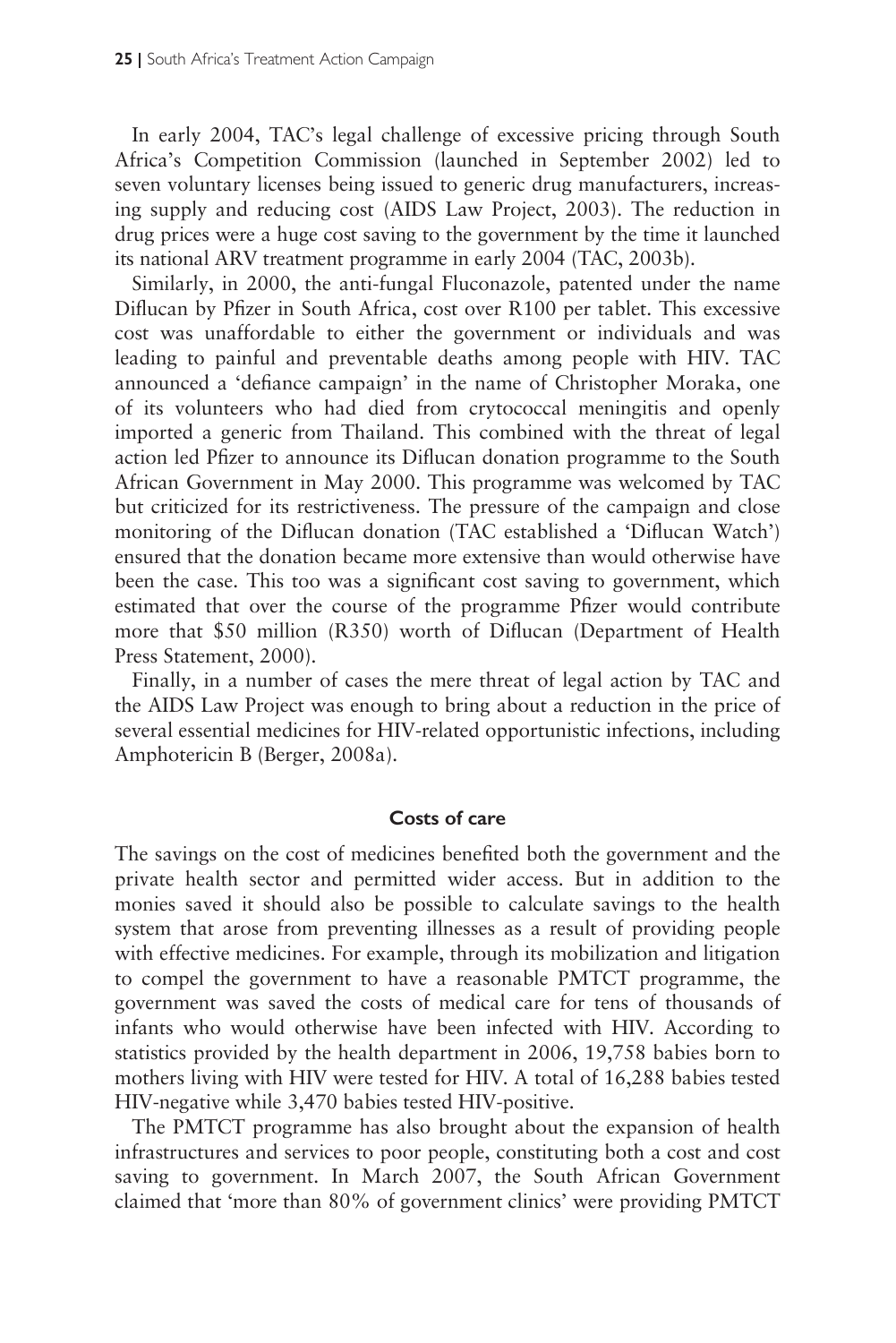services and that 'at least 580,880 pregnant women' accessed these services during 2006.

TAC had from the outset campaigned for a national ARV treatment programme for adults and children. Until August 2003, this met with fierce resistance from the South African Government – a resistance which only buckled because of the pressure of TAC (TAC, 2003a). But after 2004, South Africa established the fastest growing ARV treatment programme in the world. By early 2008, it was estimated that over 420,000 people were receiving treatment through the public health system (DOH Annual Report 2007/2008). However, as with the Diflucan programme, TAC remained vigilant after the programme was started. Mobilizations, now targeting the roll-out of the service at a provincial and facility level, continued. In addition, TAC helped to establish the Joint Civil Society Monitoring Forum (JCSMF), a network that closely monitored and reported publicly on the expansion of access to ARV treatment and the primarily political obstacles it was encountering. Close monitoring of the programme required the government to constantly account for its omissions and weaknesses and maintained pressure for ongoing investment and expansion.

As a result of the ARV programme, at least 400,000 people are alive who would have died. From this, it should be possible to calculate the costs of needs for medical care that are averted as a result of fewer people dying of AIDS and a reduction in the numbers of opportunistic infections requiring admission and treatment through the public health system. Another important dimension to consider would be the social and economic costs of caring for orphans that will be avoided as their parents remain alive as a result of having access to medication.

All of the campaigns described in this article have received extensive coverage in the media. This has led to a better public awareness of HIV treatment. It could be argued, therefore, that in addition TAC could claim to have contributed to the high levels (so far) of adherence to ARV treatment by patients (compared particularly with TB where South African has a dismally low cure rate), and the injection of a new enthusiasm into certain levels of health delivery, as a result of increased resources and the ability of healthcare workers to improve their patient's lives.

## Increased budgetary allocations for HIV and health

As a result of the 'natural' pressure of the epidemic on the health system, but driven faster by activist demands, the allocation in the budget to health in general and HIV in particular has witnessed 5 years of expansion. According to the Treasury, 'Spending on HIV and AIDS grew sharply from R618 million in 2003/04 to R2,4 billion in 2006/07 and is budgeted to grow to R3,9 billion by 2009/10' (National Treasury, 2007). In the 2008 budget, expenditure was revised upwards to R6.5 billion a year by 2010/11. According to the budget review: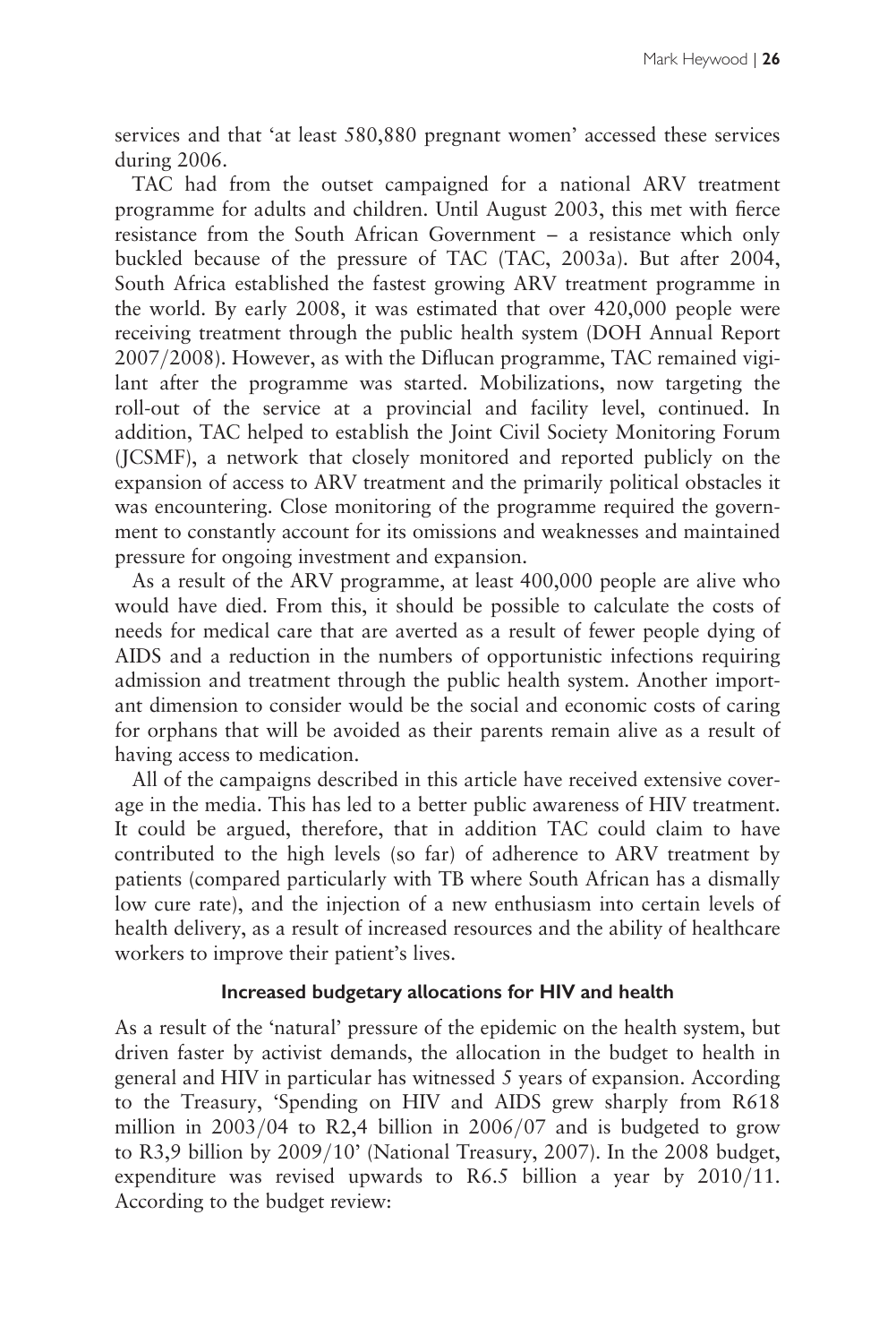Additional funding should allow 500,000 more people access to treatment in addition to the 418,000 already on treatment, as well as increasing the numbers of people tested, and expanding a range of prevention programs (National Treasury 2007: 45 –47).

Most significantly of all, in May 2007, the South African Cabinet endorsed the National Strategic Plan on HIV, AIDS and STIs (2007 –2011) – known as 'the NSP' – which contains a preliminary costing of R45 billion. This is significantly more than the Medium Term Budget Framework allocation of R14 billion between 2007 and 2009.

TAC was closely involved in writing the NSP. After the debacle caused by South Africa's Health Minister at the 2006 International AIDS Conference in Toronto, where the country exhibition had highlighted the Minister's infamous penchant for garlic and lemons as treatment for HIV, the South African Government responded to the outcry by muzzling the Minister. In this new context, TAC made the finalization of an ambitious HIV treatment and prevention plan one of the conditions for its willingness to trust and work with the government.

As is evident from its 'Guiding Principles', the NSP is explicitly couched in rights language. One of its four 'key priority areas' for intervention is described as 'Human Rights and Access to Justice'. This section sets out activities and targets that aim both to combat and educate vulnerable groups about human rights violations, but also to increase people's access to legal services in order to challenge them. The NSP prioritizes fighting violence against women and children. It also sets an example for what TAC describes as 'needs-based budgeting' by being the first health programme in South Africa to simultaneously model its costs, based on the actual interventions that are needed, rather than to set interventions within predetermined costs. Whether the South African Government can be persuaded to fully fund this programme, particularly in a period of economic recession and financial instability, is an as yet unwritten chapter of this history. However, its approval by the Cabinet and the work that has been done since 2007 to embed the NSP in society sows the seeds of future human rights campaigns demanding its fulfilment.

# Developing a New Model for the Use of Law and Legal Systems to Campaign for Human Rights

The approach to the pursuit of human rights described in this article has relevance beyond health and AIDS. Human rights campaigns also exist that demand that governments improve access to quality education, housing, and ensure sufficient food and water and employment for all. But they would probably be more successful and sustainable if they began by empowering disadvantaged communities to lead these struggles.

The essence of my argument is that in the current global political conjuncture, despite the fact that the odds seem heavily stacked against the poor,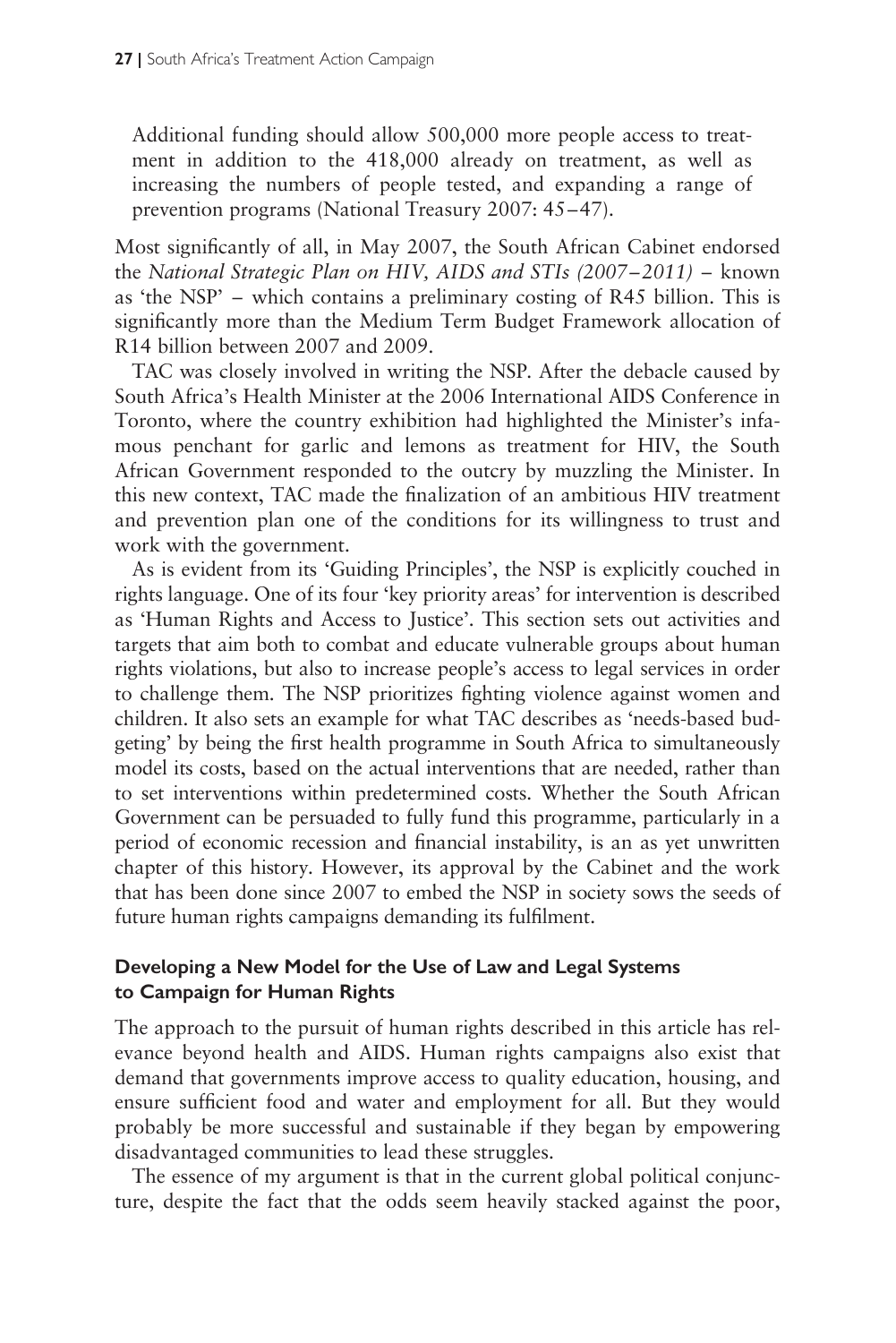there is an opportunity for human rights approaches to issues of poverty. The global process of democratization that took place in the 1990s, however shallow and cynical it may be in some countries, has given unprecedented recognition to rights, and linked them to principles of state accountability, state duty, and the rule of law. 'The role and reach of law is increasing, a trend that reflects broader global forces' (Rhode, 2004) and in the last 20 years, there has been a historically unprecedented shift towards law and legalism in government. According to Klug (2000), over 56 percent of members of the United Nations made major amendments to their Constitutions between 1989 and 1999, and of these at least 70 percent adopted entirely new Constitutions.

Some argue that embedding the 'rule of law' was one of the largest frauds perpetrated by the IMF and World Bank on peoples breaking free from a variety of tyrannies after the global balance of power shifted following the collapse of the USSR. They argue that, although full of the sound and symbols of democracy, and couched in human rights and constitutionalism, in reality the advance of rule of law was intended to restore balance to the exercise of power after the instabilities created by the collapse of a range of hybrid Cold War governments. Radical political movements that had fought for democracy in the old client states of the USSR, whether in Eastern Europe or Africa, were to get its clothes, but not necessarily what they hoped of its content. The scale of this strategy is illustrated by the fact that 'in the first half of the 1990s well over a billion dollars was spent on rule of law projects in every conceivable corner of the globe' (Klug, 2000, p. 2).

In his analysis of the South African constitution-making process, Heinz Klug examines the international pressures that were brought to bear on the question of rights. However, he shows that because of the strength of civil society, attempts to prescribe models based on 'the liberal paradigm of individual human rights and multi-party democracy' (Klug, 2000, p. 24) could not preclude the 'simultaneous inclusion of a range of alternative constitutional elements, including socio-economic and cultural rights ...' (Klug, 2000, p. 24). Looking at developing countries more broadly he finds that 'the two trends having the most direct impact on processes of post Cold War state reconstruction are those emphasizing liberty and equality'.

However, even while we must recognize the ulterior motive on the part of the 'advanced democratic states', it is also important to appreciate that the spread of democracy, and the pretence of democratic governance, has created a legal space for the human rights movement. Yes, the promotion of individual 'liberty' may be a catch phrase associated with neo-liberal attacks on welfare states but, in my view, the question that ought to be asked, particularly by the poor, is 'liberty from what?' If the liberty people seek most desperately is from poverty and inequality, and if this is central to their ability to lead their lives with dignity and autonomy, then the role of the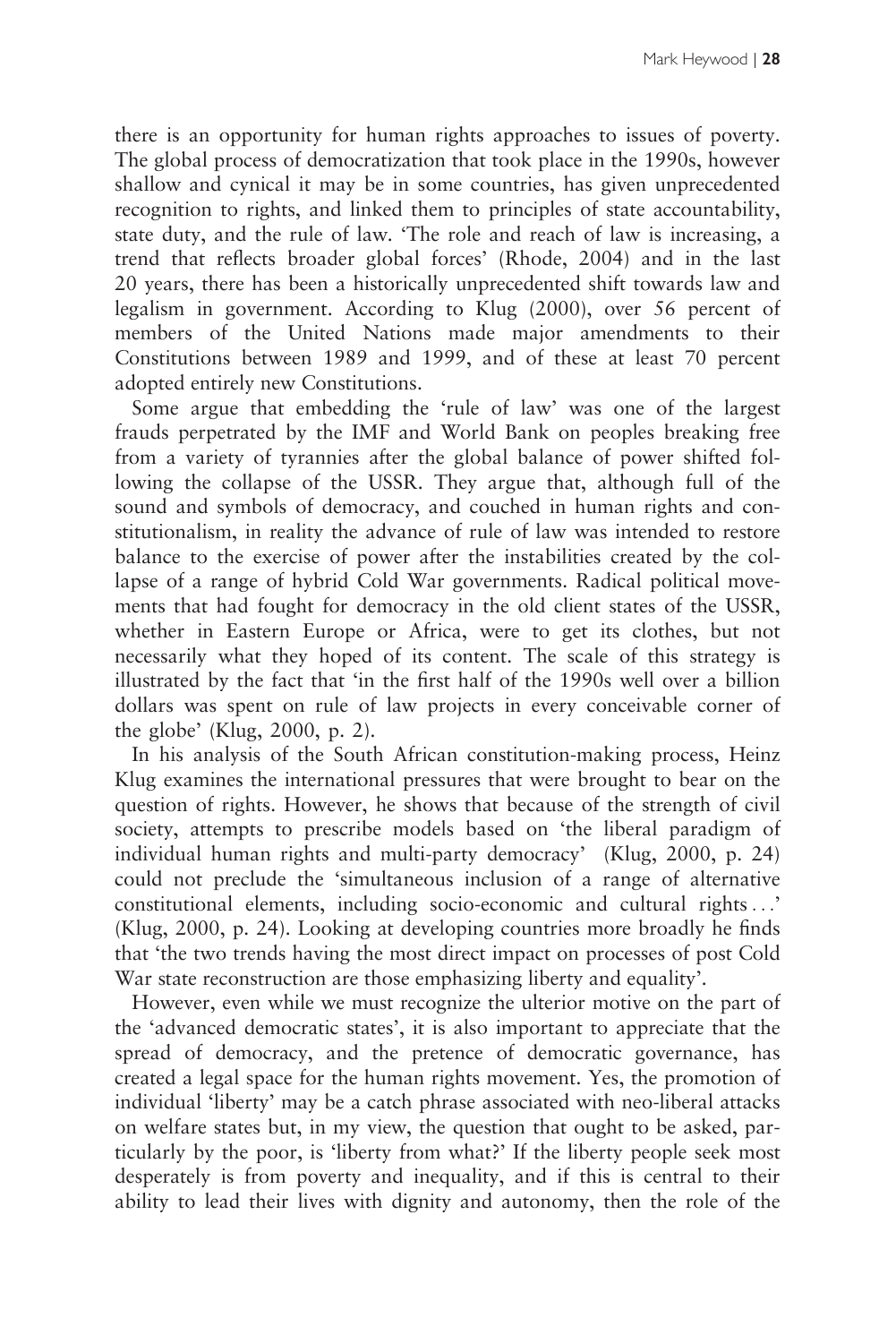state – and its ability to respect, protect, promote and fulfil human rights – comes very much to the fore.<sup>3</sup>

The potential for reconstructing human rights as state duties is argued for by Allan, who suggests that in constitutional democracies such as South Africa civil society should view the democratic state as a mechanism of enablement, rather than constraint, and subject it to pressure aimed at ensuring the progressive realization of human rights. According to Allan:

the purpose of the democratic state, ... is to provide a mechanism for ensuring the accountable use of public resources for purposes of progressively realising peoples' human rights (Allan, 2007).

Of course, in countries that do not have a rights-based constitution or legal framework, or which have them but do not respect them, such an approach is not feasible. However, there are developing countries, such as India and Brazil, and even transitional economies, such as China, where such a space either does exist or can begin to be created.

Rights can be the basis for a new politics that may enhance community struggles for development. They also allow civil society to create a new space for engagement with the state in emerging democracies. Because rights demands are couched in international law and can claim the legitimacy of Conventions signed by governments in Geneva and New York (which they rarely intend to fulfil) the state may feel compelled to engage with them. As described, TAC operated in an ideal legal framework. But its campaign was at heart a political one, against the policies of an ANC government that was hugely popular – having brought political liberation to South Africa in 1994. This was a difficult space to occupy. TAC's campaigns, particularly the 2003 civil disobedience campaign, always stayed within the law, but pushed the envelope of politics and tested the depth and durability of the new democracy. At times the President of the ANC, Thabo Mbeki, even attempted to cast TAC as foreign funded and 'counter-revolutionary'. At one point, it was suggested that it is a Trojan Horse for a new 'anti-ANC' political party. However, these accusations did not stick because TAC's consistent counter was that it was only fighting for rights recognized and entrenched in the South African Constitution, rights the government was under an obligation to provide (Heywood, 2005).

The value of resorting to *universal* human rights as the touchstone for local demands is aided by the fact that shared socio-economic deprivations often have shared political roots – and continue precisely because they are not effectively challenged. In India, for example, the problem of permanent semi-starvation that is endured by millions of people has its origin in hungerdenialism (a refusal to admit the prevalence or causes of hunger), that is

<sup>3</sup> Although I am not going to explore it here, it is important to point out that a strong developmental state is not inimical to individual liberties.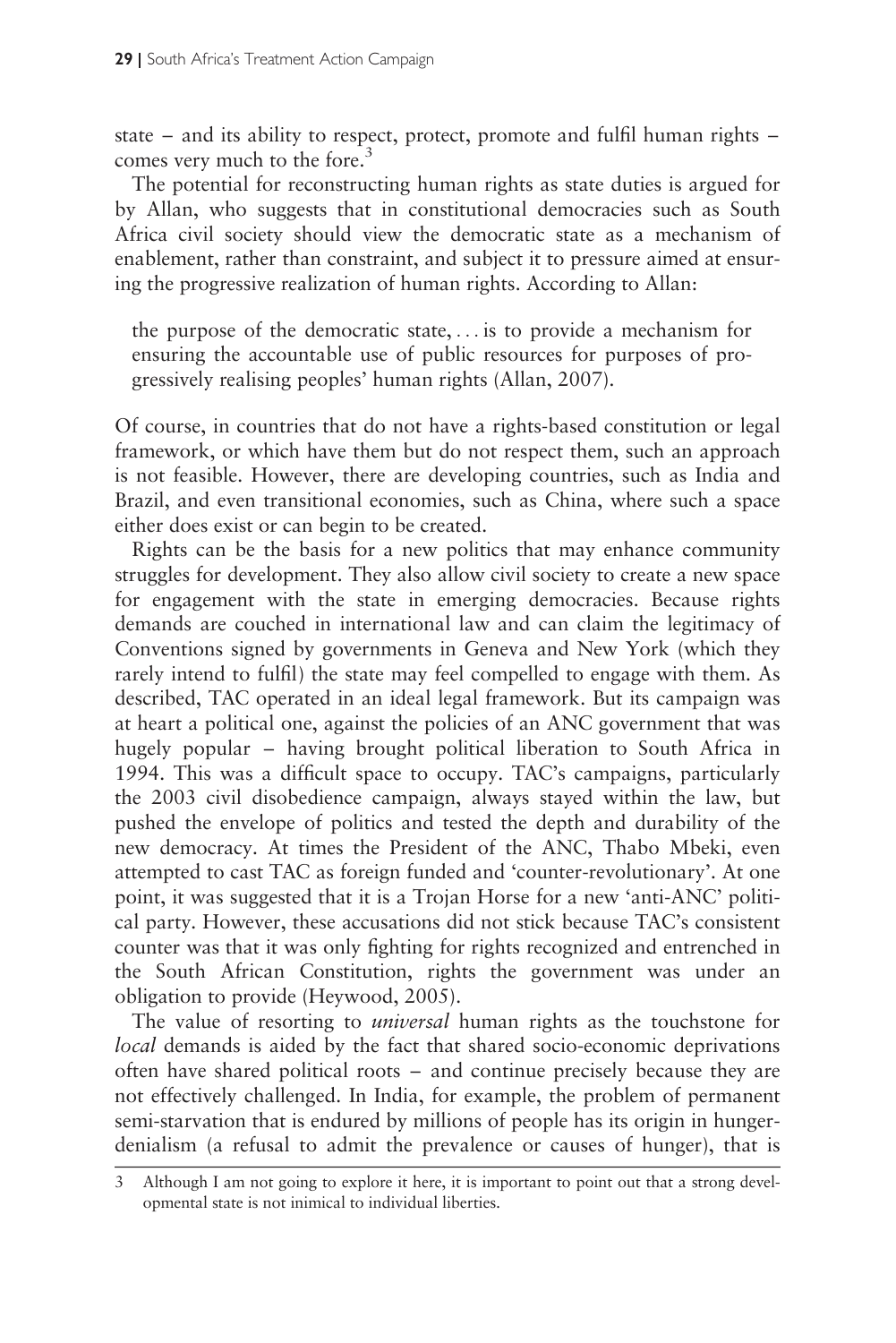similar to the AIDS denialism that was embraced by the South African Government, under its former President Thabo Mbeki (Heywood, 2004). Denialism exists when governments try to create images of economic or political security that do not want to let in truths about the extent of poverty, HIV, or hunger. Denialism leads to violations of a range of human rights. It is best overcome by human rights activism.

### Conclusion

Throughout this article I have tried to illustrate how combining human rights advocacy with litigation and legal argument about a state's duties towards health can bring about tangible improvements in people's lives. However, I have made a number of large assumptions about the rule and role of law: these include the need for a genuine separation of powers and the willingness of the executive to respect orders of the courts; guarantees that the courts themselves are politically impartial and will genuinely abide by the dictates of the Constitution; and the possibility that human rights organizations may to utilize the courts. These assumptions may hold in South Africa at this point in time. But, as was seen in Pakistan in late 2007, when judges and activists were imprisoned and the Supreme Court effectively dissolved, they are far from immutable. Social movements can and should use law to achieve human rights, but a social movement that makes a fetish of the rule of law is making a grave mistake. On the other hand, a social movement that disavows human rights because they implicate law is making just as great a mistake. The idea of the rule of law, in the current global political environment, therefore requires further analysis and elaboration from a human rights perspective.

There is, however, one final issue. Ultimately, individual human rights must be something that ordinary people are themselves capable of protecting. It is well and good for a skilled social movement, such as the TAC, to use the law to assist the poor to obtain their right to health, but can the poor protect themselves in the absence of an organization like TAC? Answering this question requires that we understand the full continuum of rights struggles and the activities that should underpin them, particularly, as I have argued in this article, human rights education and localization. The ultimate objective of human rights campaigners is a more and more empowered citizenry, living in a context of globally agreed and nationally accepted rights, and within reach of a broad range of legal systems to enforce them.

#### Appendix

#### The structure of the TAC

At its first Congress, held in Soweto in 2000, the TAC adopted a constitution, setting out its objectives, structures as well as the rights of its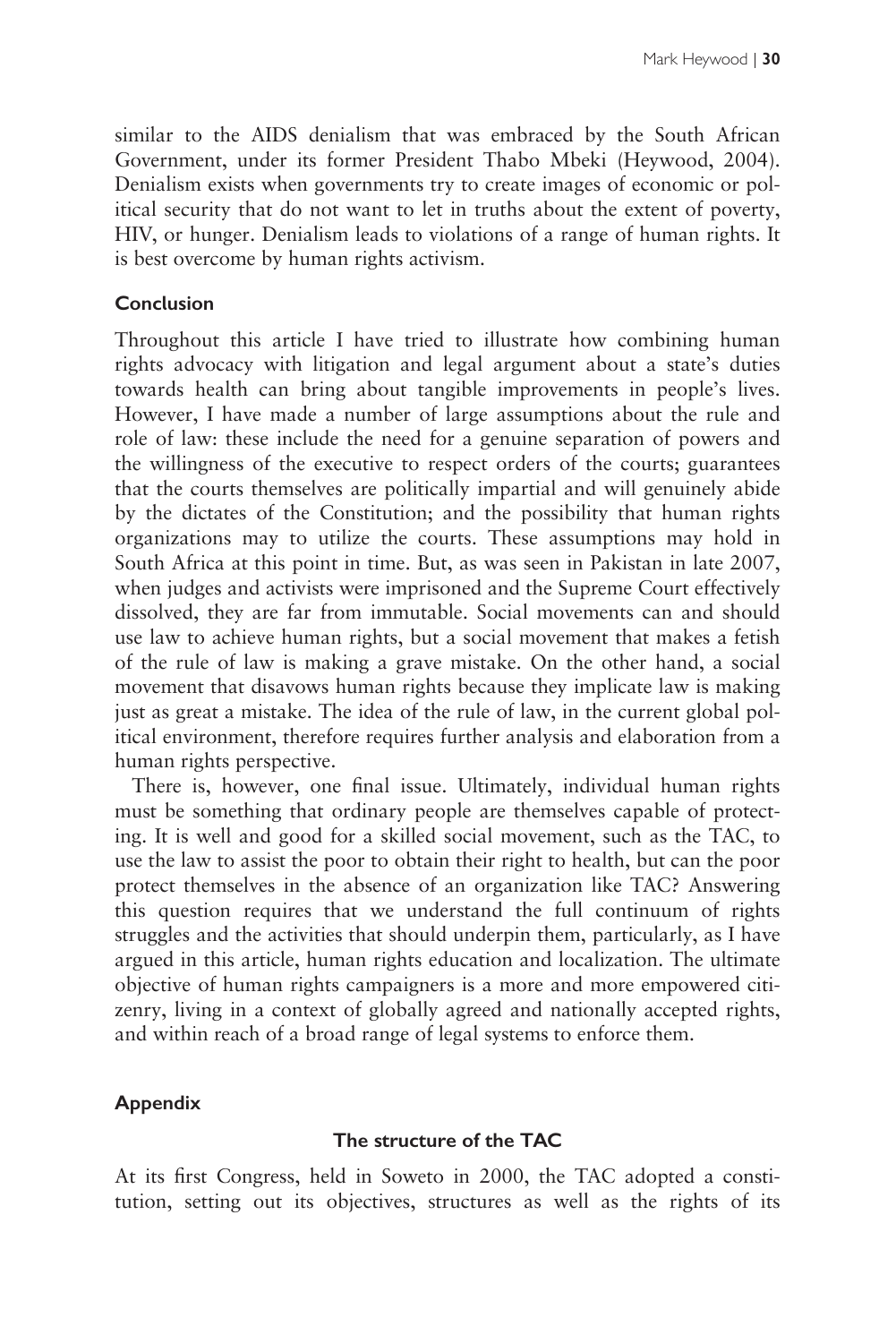members. The TAC Constitution was amended in 2004 and is available at www.tac.org.za/Documents/Constitution/tac\_constitution\_24\_feb\_2006. pdf (TAC, 2004)

At its heart, TAC is a member/volunteer-based organization, recruiting its volunteers primarily from the urban and rural poor. However, from the outset, the TAC also sought affiliation and active support from other massbased organizations within civil society, such as the Congress of South African Trade Unions (COSATU) and the South Africa Council of Churches (SACC), both organizations that were at the forefront of the fight against apartheid. As a result TAC's structures sought to include representation from both its members and affiliating 'sectors' such as the trade unions. TAC has also been fortunate, and unusual in post-apartheid South Africa, because it has been able to attract volunteers of different races and class backgrounds. Organizationally, the TAC operates on three levels:

- At a community level through 'branches', which have been established in over 100 poor communities. Branches are composed of its activist volunteers, TLPs and other local supporters. Branches meet monthly and are responsible for the implementation of TAC campaigns and programmes in poor and marginalized communities, as well as for education and treatment literacy. Branches are led mainly by people living with HIV and women.
- At a provincial level, in six out of nine of South Africa's provinces. A Provincial Executive Committee (PEC) brings together branch leaders and provides a vehicle for leadership training and information sharing. Branches elect members to the PEC, which meets quarterly. Provincial TAC offices co-ordinate training, mobilization, and TAC programmes and also target advocacy at provincial governments.
- At a national level through a National Executive Committee (NEC), made up of elected provincial representatives and sector representatives as well as through a 'secretariat' (its five key office bearers) that is directly elected by delegates at the TAC National Congress. The NEC is re-elected every 2 –3 years at the TAC National Congress.

TAC is a voluntary organization. However, as it grew it was necessary to establish a professional infrastructure to support its programmes and campaigns. Within 10 years, TAC's full-time staff grew from none to over 100; its annual budget from less than \$20,000 to approximately \$5 million in 2007. This growth has implications for TAC's sustainability.

# A chronology of the TAC

10 December 1998 – TAC launched on International Human Rights day in Cape Town, with a small demonstration for the right to treatment.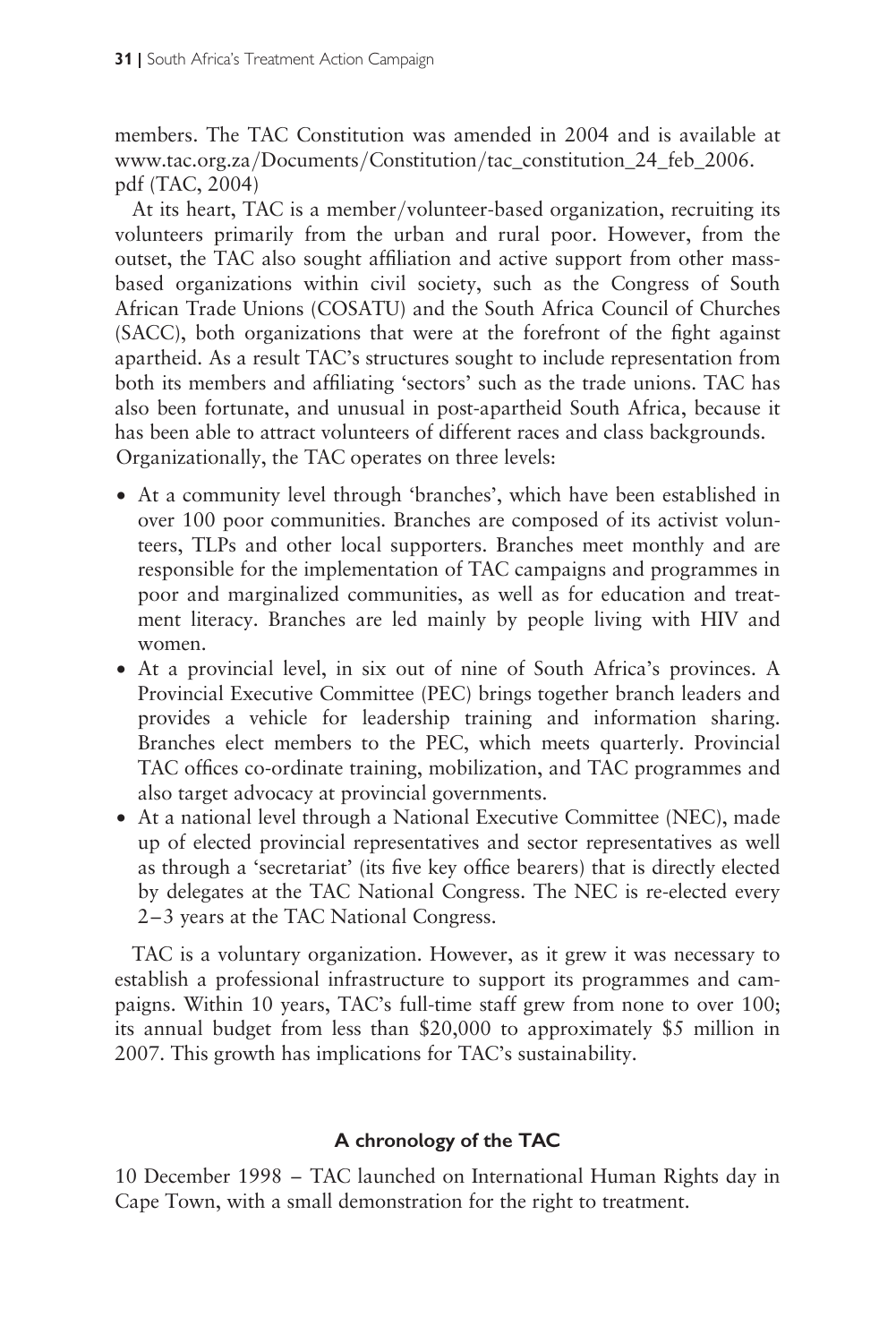21 March 1999 – Human Rights Day, South Africa. TAC holds first demonstrations of people with HIV to demand a national PMTCT programme in three cities.

24 March 1999 – TAC holds its first meeting with ANC Minister of Health, Dr Nkosazana Dlamini Zuma, and issues statement on the need to reduce ARV drug prices. Although the meeting was positive, soon after this relations between the TAC and the government began to deteriorate.

1999 – Thabo Mbeki replaces Nelson Mandela as South Africa's second president. Dr Manto Tshabalala-Msimang is appointed as Health Minister.

January 2000 – TAC files papers to join as amicus curiae on the side of the South African (SA) Government in the litigation concerning the challenge to South Africa's Medicines Act by international pharmaceutical companies (the Pharmaceutical Manufacturers' Association – PMA).

5 March 2000 – TAC leads a march of 5,000 people to the Pretoria High Court on the first day of the PMA court case.

19 April 2000 – The PMA withdraws its case against the SA Government under public pressure and after TAC had been admitted to the case by the court.

July 2000 – TAC organizes global march for treatment at the start of the International AIDS conference in Durban. The march is widely understood to have been a turning point in acceptance of the right of access to treatment for people in Africa and other developing countries.

March 2001 – TAC holds its First National Congress in Soweto attended by nearly 500 activists.

July 2001 – TAC launches Christopher Moraka Defiance Campaign to challenge the patenting and pricing of the anti-fungal medicine, Fluconazole. The campaign is named after a TAC member who died as a result of the unaffordability of Fluconazole.

21 August 2001 – TAC files legal papers against the SA Government regarding its failure to provide ARVs to PMTCT.

October 2001 – The Bredell Consensus Statement on Access to ARV treatment is launched by TAC and international scientists after a conference that brought activists and scientists together.

18 December 2001 – The Pretoria High Court rules in favour of TAC on PMTCT and orders the government to roll out a programme on PMTCT. The government appeals the order.

2 May 2002 – 5,000 TAC supporters march past the Constitutional Court on the day of its hearing of the appeal in the PMTCT case.

5 July 2002 – South Africa's Constitutional Court hands down a landmark ruling in favour of TAC and the right of access to healthcare services. One of the Constitutional Court judge reports that he cried after the decision was made public.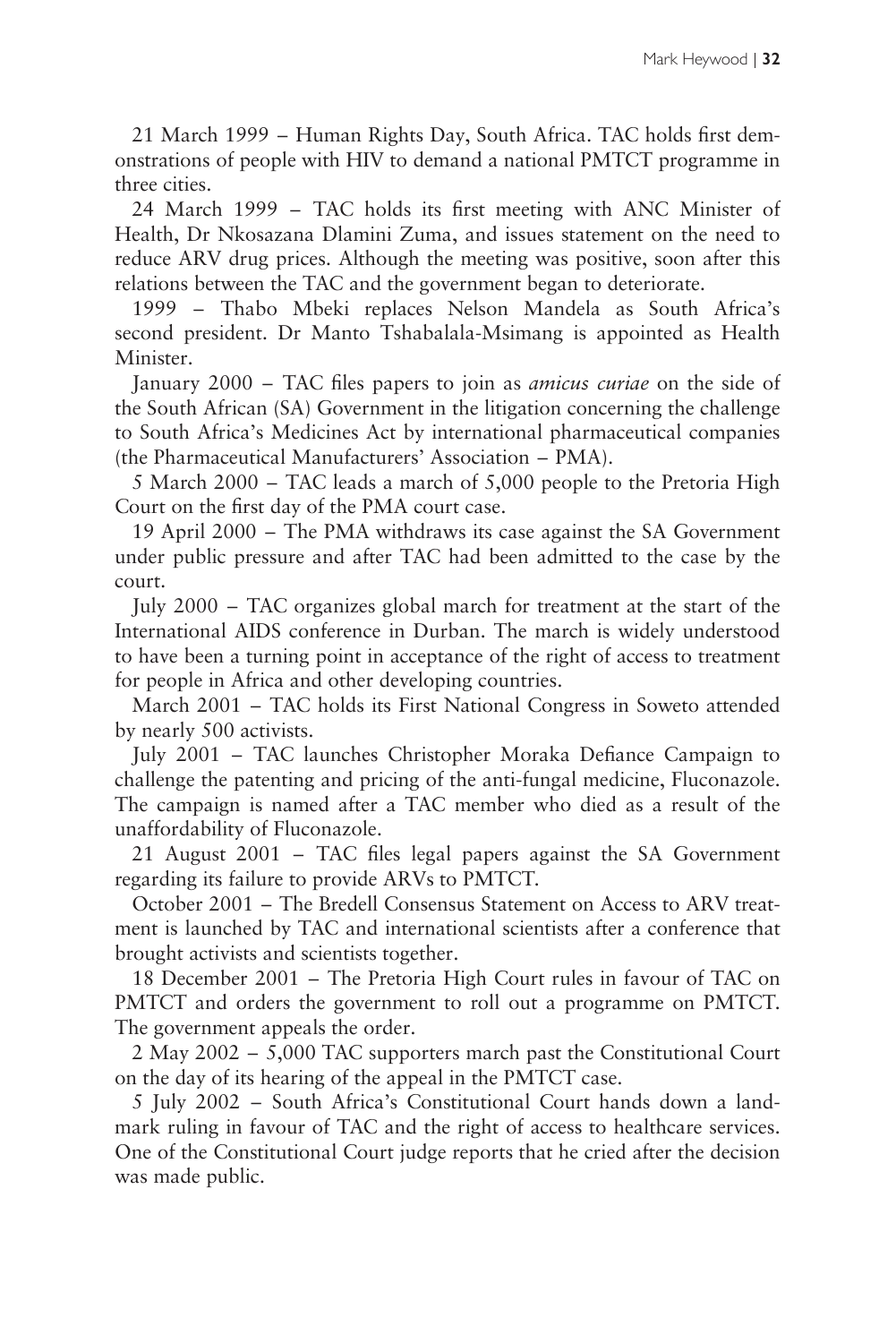September 2002 – TAC files a complaint with the Competition Commission concerning the conduct and excessive pricing by multi-national pharmaceutical giants Boehringer Ingelheim and GSK of three essential ARV medicines.

November/December 2002 – TAC involved in negotiations with business, labour, and government to try to agree on a National Treatment Plan. The negotiations are sabotaged by the government and ultimately unsuccessful.

February 2003 – TAC leads march of 20,000 to the South African Parliament on the day of the Presidential state of the nation address to demand a national treatment programme.

21 March 2003 – TAC launches its civil disobedience campaign against the ANC government to protest at the 600 deaths per day taking place as a result of HIV infection.

April 2003 – The civil disobedience campaign is suspended after hundreds of arrests and an offer by the ANC to begin to talk to TAC again. TAC's suspension of its campaign is made conditional on progress towards a National Treatment Plan.

August 2003 – TAC holds its Second National Congress in Durban and decides to relaunch civil disobedience.

9 August 2003 – The SA Government announces a cabinet decision to develop a national ARV treatment plan. At this point, no people are officially receiving treatment in the public health sector.

10 December 2003 – Out of court settlements are announced between TAC, GSK, and Boehringer Ingelheim regarding TAC's complaint to the Competition Commission. The companies agree to issue seven voluntary licenses for the drugs, increasing competition and bringing down prices.

2 July 2004 – TAC turns its attention to broader issues around health systems and holds a national conference to make demands for a 'People's Health Service'.

November 2004 – Pretoria High Court rules in favour of TAC's right of access to information and awards punitive damages against the Minister of Health (the Annex A case) for withholding information about the implementation plan for ARV treatment.

September 2005 – TAC holds its Third National Congress. By this time less than 100,000 people are on treatment. TAC has 20,000 volunteers.

5 July 2006 – Judgments are handed down in favour of TAC in its case demanding access to ARV treatment for prisoners at Westville prison in Durban, KwaZulu Natal.

August 2006 – TAC protests at the International AIDS Conference in Toronto lead to SA Government muzzling the Minister of Health and seeking a new relationship with TAC.

27 –28 October 2006 – TAC and its allies in the trade unions, churches, and NGOs hold a national civil society congress on an HIV prevention and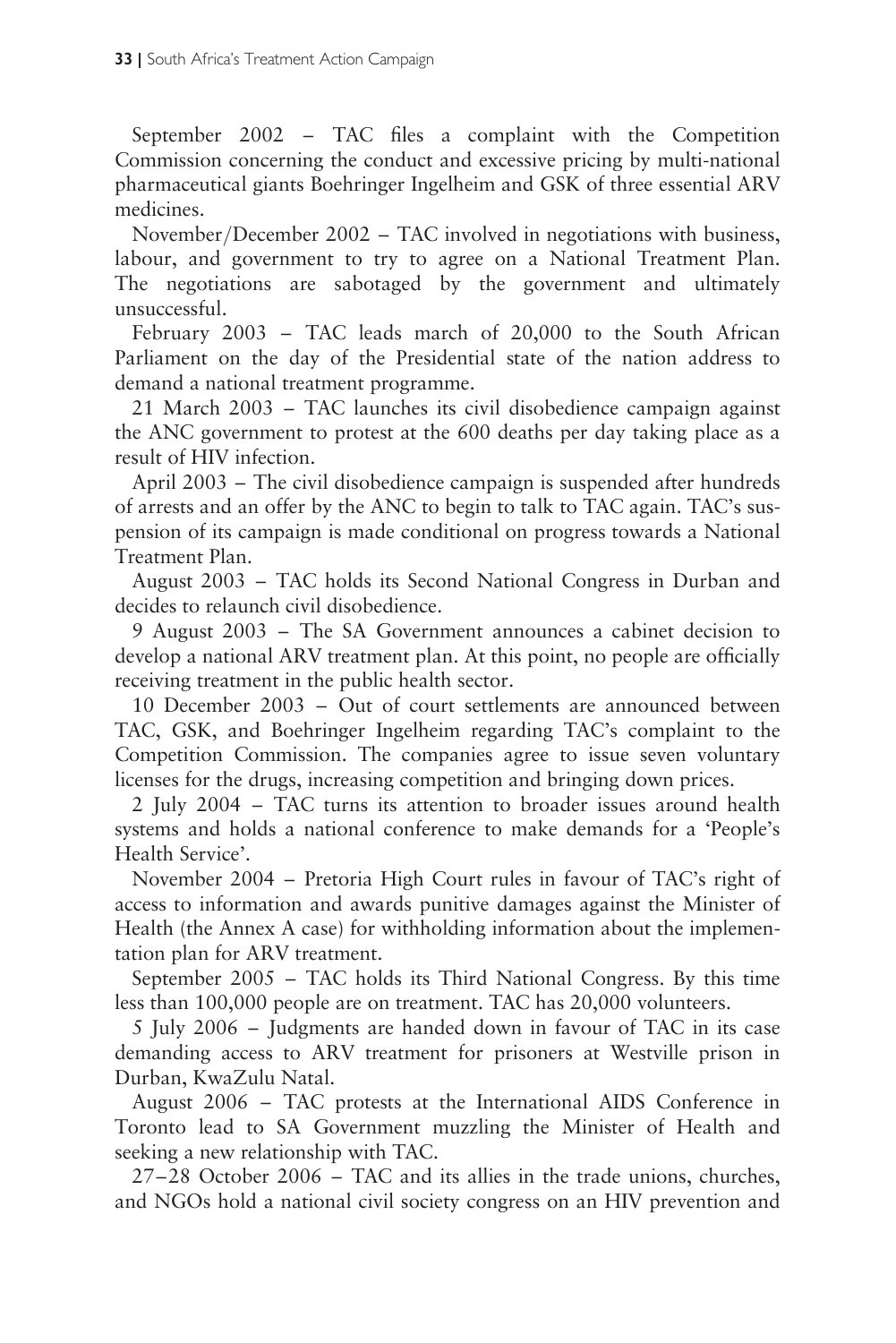treatment plan. The Congress is addressed by the Deputy President of South Africa.

1 December 2006, World AIDS Day – TAC and the government announce the creation of a strengthened National AIDS Council (SANAC).

January – May 2007 – TAC closely involved in the drafting of an NSP on HIV/AIDS that proposes to put two million people on treatment by 2011 and cut new HIV infections by 50 percent.

4 May 2007 – The NSP is endorsed by the Cabinet.

7 November 2007 – TAC files a new complaint with the Competition Commission, this time against Merk Sharp and Dohme (MSD) over its refusal to license the ARV drug, Efavirenz, on reasonable terms.

9 November 2007 – TAC organizes mass demonstration to highlight the TB crisis in South Africa.

March 2008 – TAC hold Fourth National Congress. By this time, 450,000 people are on treatment in the public health sector. TAC debates new approaches to campaign for the right to health.

1 June 2008 – TAC announces that MSD has agreed to license Efavirenz on reasonable terms, leading to price reductions.

13 June 2008 – TAC wins its case against Matthias Rath, who is ordered by the Court to stop unregistered 'clinical trials' and publishing advertisements claiming that vitamins cure AIDS.

September 2008 – South African President Thabo Mbeki is removed as President of South Africa by the ANC. South Africa's Health Minister is replaced in a Cabinet reshuffle.

MARK HEYWOOD AIDS Law Project, P. O. Box 32361, Braamfontein 2017, South Africa heywoodm@alp.org.za

#### **References**

Achmat, Z. 2008. Chairperson's report to the 4th National Congress of the Treatment Action Campaign.

- AIDS Law Project. 2003. 'The Price of Life Hazel Tau and Others v GlaxoSmithKline and Boehringer Ingelheim: A Report on the Excessive Pricing Complaint to South Africa's Competition Commission'. Available at http://www. alp.org.za/modules.php?op=modload&name=News&file=article&sid=222 (retrieved 1 November 2008).
- Allan, C. 2007. 'Social Accountability, Power, Corruption and Poverty'. Paper presented at SANPAD Poverty Conference, Durban, June 2007.
- Berger, J. 2008a. 'The ABC of Drug Access: Reflections of a Pharma-basher'. Paper presented to SA HIV Clinicians Society, February 2008.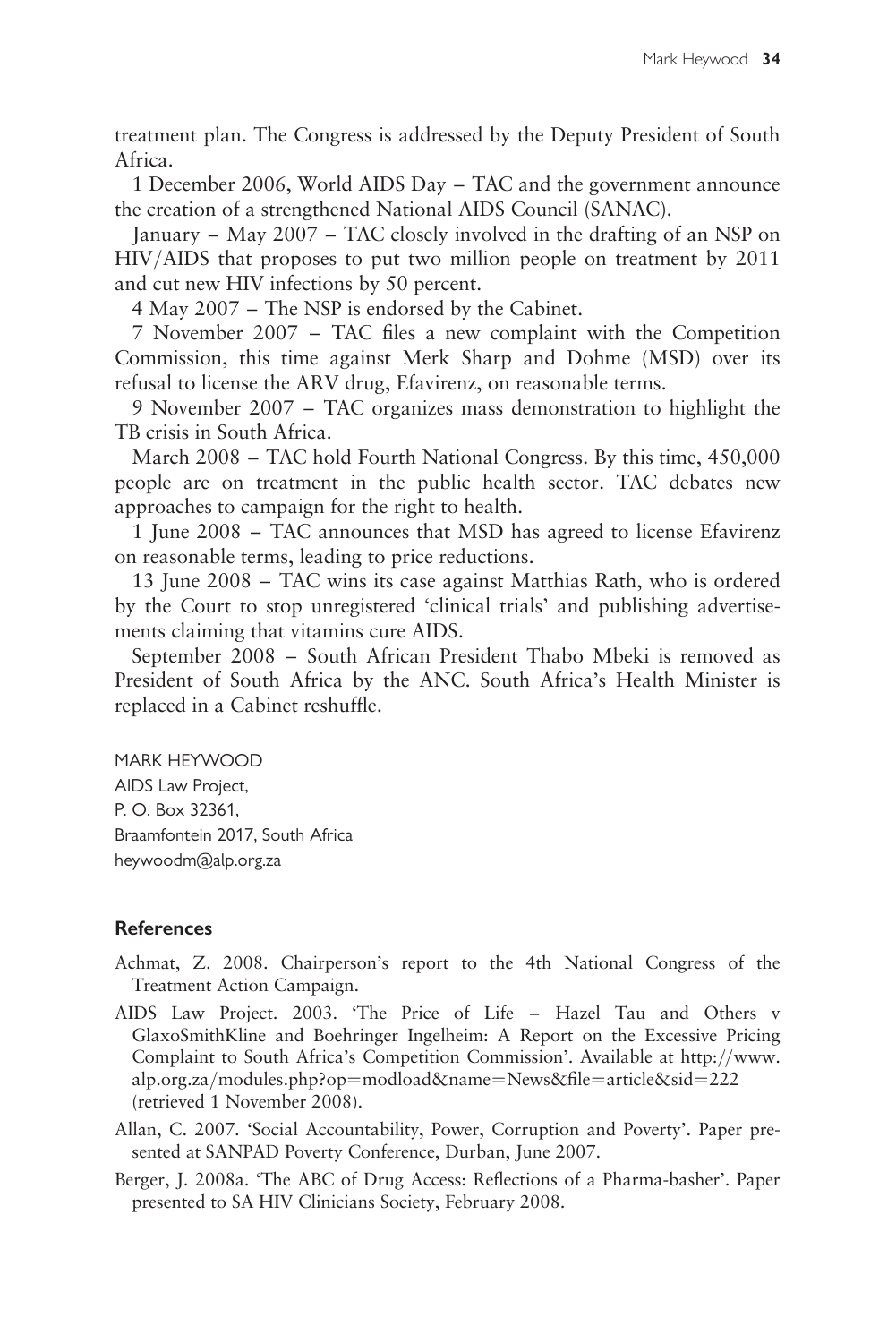———. 2008b. 'Litigating for Social Justice in Post Apartheid South Africa: A Focus on Health and Education'. In V. Gauri, and D. Brinks (eds). Courting Social Justice, Judicial Enforcement of Social and Economic Rights in the Developing World. World Bank.

- Boulle, J., and T. Avafia 2005. 'Evaluation of the TAC'. Available at www.tac.org.za (retrieved 1 November 2008).
- Cameron, E., and J. Berger 2005. 'Patents and Public Health: Principle, Politics and Paradox'. 131 Proceedings of the British Academy 331; also published as 'Patents and Public Health: Principle, Politics and Paradox'. In D. Vaver (ed.). Intellectual Property Rights. London: Routledge.
- Treasury of the Republic of South Africa, Budget Speech for 2008, 20 February 2008.
- Constitution of the Republic of South Africa, Act 108 of 2006. Available at www. info.gov.za/documents/constitution (retrieved 1 November 2008).
- Department of Health Annual Report 2007/8, Government of the Republic of South Africa. Available at http://www.doh.gov.za/docs/reports-f.html (retrieved November 2008).
- Department of Health Press Statement, 'South African Ministry of Health and Pfizer Initiate Diflucan Partnership Program', 1 December 2000.
- Government of the Republic of South Africa and Others v Grootboom and Others, 2001 (1) SA 46 (CC).
- Hassim, A. 2006. 'The 'Five Star Prison Hotel'? The Right of Access to ARV Treatment for HIV Positive Prisoners in South Africa'. International Journal on Prisoner Health 2 (3).
- Heywood, M. 2000. 'How the Poor Die: HIV/AIDS and Poverty in South Africa'. The African Communist, Journal of the South African Communist Party (153):14–21
- Heywood, M.. 2001. 'Debunking 'Conglomo-talk': A Case Study of the Amicus Curiae as an Instrument for Advocacy, Investigation and Mobilisation'. Law, Democracy and Development 5: 133 –163.
	- ———. 2003a. 'TAC's Focus on Anti-Retrovirals is not Narrow', republished in TAC Newsletter, 5 May. Available at www.tac.org.za (retrieved 1 November 2008).
	- ———. 2003b. 'Preventing Mother to Child HIV Transmission in South Africa: Background, Strategies and Outcomes of the TAC Case against the Minister of Health'. South African Journal on Human Rights 19 (2):278-315.
	- ——. 2004. 'The Price of Denial'. Interfund Development Update 5 (3): 93–122.

———. 2005. 'Shaping, Making and Breaking the Law in TAC's Campaign for a National Treatment Plan'. Democratizing Development: The Politics of Socioeconomic Rights in South Africa, Leiden: Martin Nijhoff Publishers.

- Johnson, K. 2006. 'AIDS and the Politics of Rights in South Africa: A Contested Terrain'. Human Rights Review 7 (2).
- Reports of the Joint Civil Society Monitoring Forum (JCSMF), South Africa. Available at www.jcsmf.org.za (retrieved 17 February 2009)
- Klug, H. 2000. Constituting Democracy, Law, Globalism and South Africa's Political Reconstruction. Cambridge: Cambridge University Press.